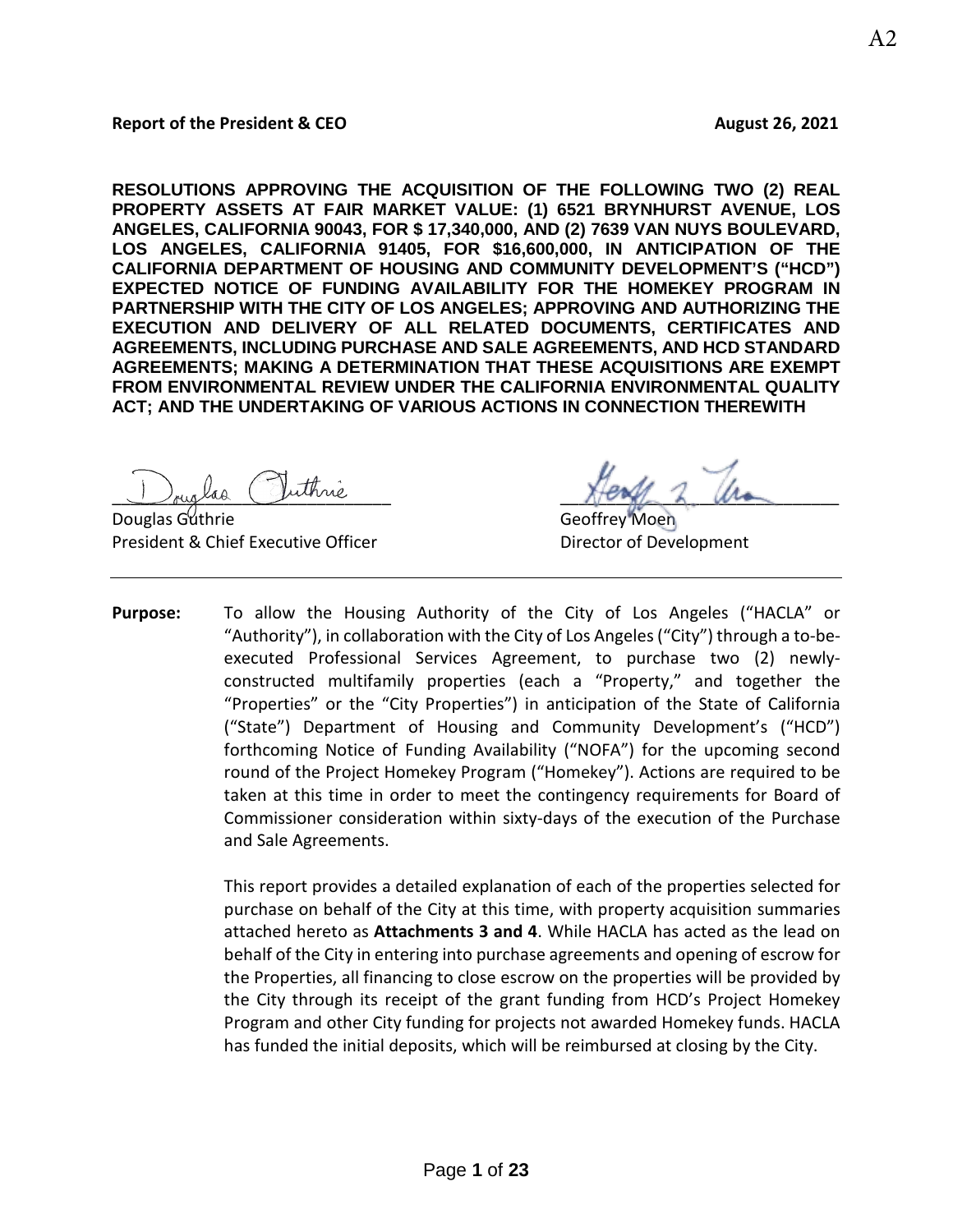## *Regarding:*

Resolution No. 9710, adopted by the HACLA Board of Commissioners ("Board") on May 27, 2021, authorized HACLA to submit multiple applications, on its own behalf and in collaboration with the City, in response to the upcoming 2021 NOFA, to apply for Homekey grant funds in a total amount not to exceed \$250,000,000, including \$220,000,000 for capital expenditures and \$30,000,000 for capitalized operating subsidy; to enter into one or more Standard Agreements with HCD; to enter into a Memorandum of Understanding with the City; and to execute any related agreements, documents and contracts.

### **Issues:**

## *Homekey*

*Program* The State created Homekey in 2020 to rapidly create deeply affordable housing for individuals and families experiencing or at risk of homelessness, who were disproportionately impacted by the COVID-19 pandemic. Funding for the first round of the program was initially made available in July of 2020, with \$550 million in federal Coronavirus Relief Funds ("CRF") and \$50 million in State general funds. An additional \$200 million in CRF was announced in October of 2020, bringing the total program funding to approximately \$800 million. Overall, the first round of the program created 5,911 units across the State. HACLA acquired 15 properties on its own behalf and on behalf of the City, comprising 12 hotels or motels, 2 multifamily properties, and 1 coop living property with a total of 750 units at a cost of \$177,608,948 (or \$236,812 per unit) leveraging \$120,456,697 in Homekey during the first round.

> On June 28, 2021, the State enacted a budget for 2021-2022 with \$2.75 billion in funding for a second round of Homekey, including \$2.2 billion in CRF and \$550 million from the State's general fund. HCD is currently preparing a NOFA with program requirements and scoring criteria for the second round of Homekey, with an expected public release in September of 2021 ("2021 NOFA").

> New guidelines for the second round of Homekey have not yet been released, but HCD staff has held numerous conversations with participating jurisdictions from the 2020 Homekey round and have indicated they will maintain many of the same targets and approach as the 2020 NOFA. Given that funding from CRF is being utilized, it is expected that the 2021 Homekey Program will still be focused on producing more permanent housing solutions for people impacted by COVID-19 as well as targeting people specifically experiencing homelessness or at risk of experiencing homelessness as defined in Section 578.3 of Title 24 of the Code of Federal Regulations.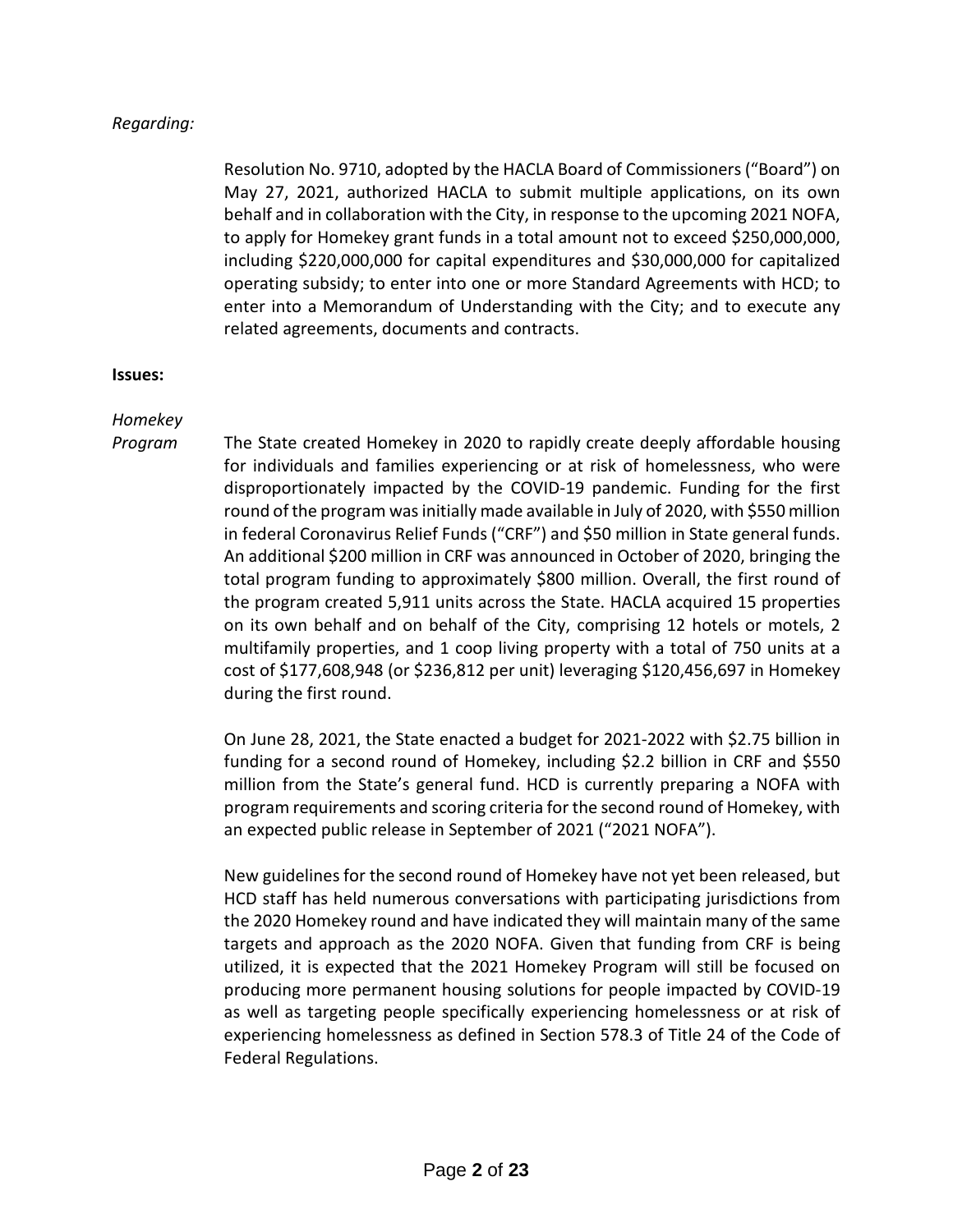The 2020 NOFA required jurisdictions to only submit "ready" projects that could meet expedited expenditure requirements. Applications in the second round are expected to be received and evaluated on a rolling basis. Other elements of the NOFA which are expected to remain from the first round are the prioritization of projects that can meet occupancy or partial occupancy requirements in a shorter period of time and that have a clear path for use as permanent housing. Although the City and HACLA found success in a lower bottom line concentrating on acquisition and rehabilitation of hotels and motels, the City, through the Los Angeles Housing Department is pivoting in this round to focus on purchasing 100% vacant multi-family in ready-to-occupy condition. This approach carries a higher cost per unit on the front end but provides certainty in swift occupancy and no trailing costs for rehabilitation or conversion.

Given the tight housing market in Los Angeles, the pool of properties meeting these requirements and priced within a range that creates financial feasibility from a debt and operations perspective is limited. HACLA began tracking properties in January immediately following the first round of Homekey, and identified multiple properties that appeared to meet underwriting criteria and expected Homekey requirements. In order to be prepared for the swift turnaround of applications which was a hallmark of the 2020 Homekey round, HACLA on behalf of the City of Los Angeles is actively negotiating with sellers, issuing Letters of Intent, and executing purchase and sale agreements to secure properties prior to the release of the NOFA. The uncertainty around award timing and selection requires HACLA to negotiate longer escrow and contingency periods than is conventional in market rate transactions, at times resulting in tradeoffs with respect to deposit amounts and refundability and purchase prices.

The first round of Homekey provided up to \$200,000 per unit in State HCD funds for acquisition costs according to the following formula: i) the first \$100,000 of Homekey funds did not require a local match; ii) the next \$50,000 required a onefor-one match; and iii) the last \$50,000 required a two-for-one match. Thus, any project needing the full \$200,000 from Homekey was required to demonstrate a local match equal to \$150,000. The match funds could be used towards upfront costs, cost of acquisition, rehabilitation, or longer-term operating subsidy.

HCD has not yet released the maximum per unit Homekey grant and the local match formula for the second round of Homekey. There is hope that jurisdictions with higher housing costs may be provided with higher allocations on a per unit basis in this next round of Homekey; however, even with higher Homekey contributions, both HACLA and the City can expect continued match requirements in order to successfully access the grant funds. 2021 Homekey is expected to also require HACLA and the City of Los Angeles to guarantee operations, typically demonstrated with either a five-year commitment to covering interim housing services and management costs or the commitment of long-term rent subsidies.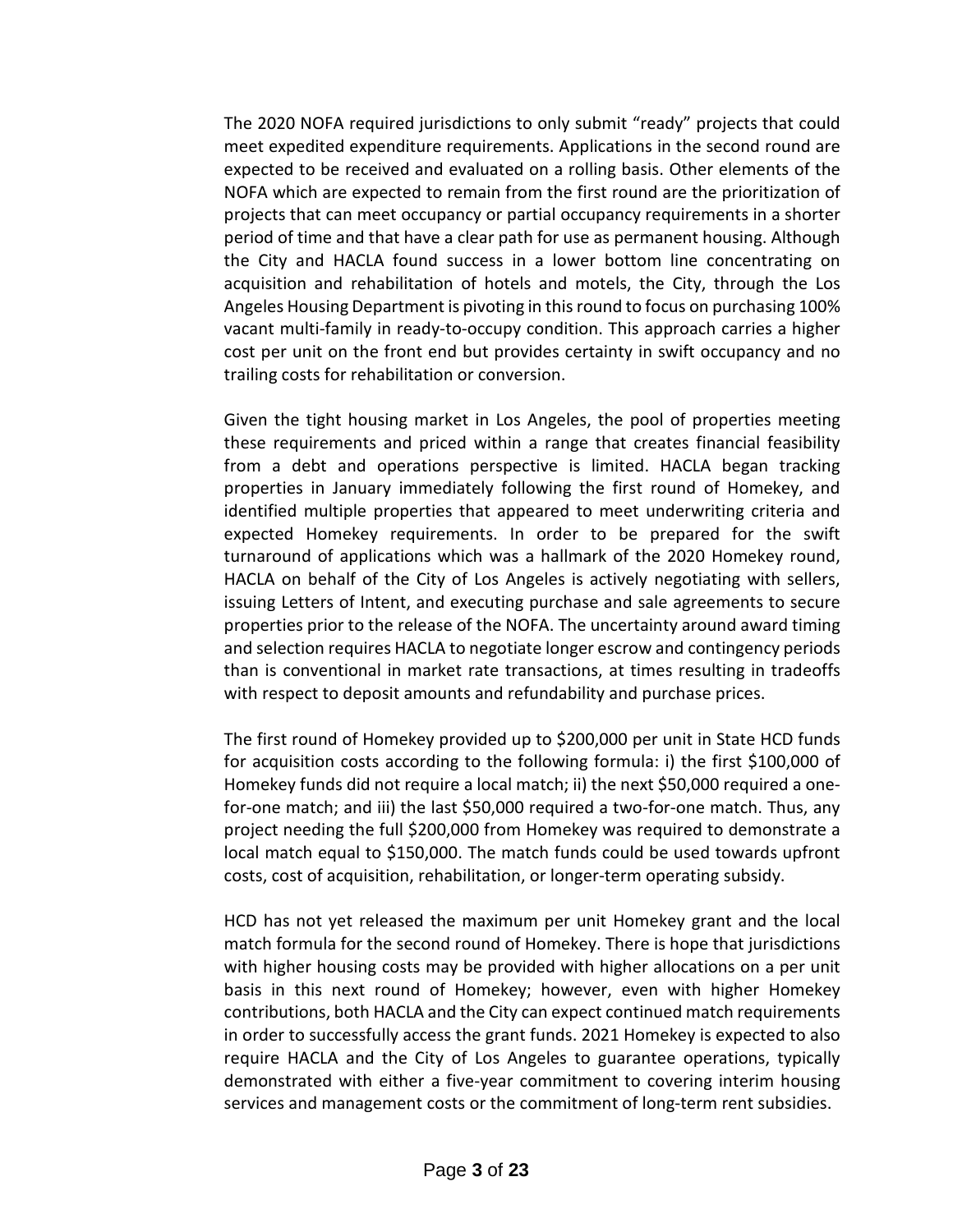In the first round of Homekey, HCD provided funding for a short-term operating subsidy of \$1,000 per unit per month to support interim housing. The City has recommended to HCD that a greater monthly operating subsidy be provided, but it is not yet known whether the subsidy will be increased for the second round. The City is also exploring the use of tenant-based vouchers, capitalized operating reserves, and other means of providing for longer-term operating support for the City Properties.

The Board is not being asked to allocate or approve any funding to meet application match requirements or other project related costs for the two City Properties. HACLA is being asked to acquire the respective properties on behalf of the City, contingent on receipt of Homekey funds, the City's funding of required matching funds, and acceptance of all terms of purchase as set forth in the purchase and sale agreements. The Board of Commissioner's approval of these acquisitions is only one of many remaining contingencies in each purchase contract and HACLA has the opportunity to both extend escrow or terminate if these other contingencies cannot be reasonably released.

The City is responsible for providing all funding necessary to effectuate the escrow closings and will reimburse HACLA for all upfront costs incurred in conducting due diligence (appraisals, Physical Needs Assessments, Phase 1 Environmental Site Assessments, Phase II Environmental Assessments, architectural plans, permits, title and recording, survey, pest inspections, and similar investigations) on the properties, as well as initial escrow deposits.

### *Ownership:*

The City is preparing to issue a Request for Proposals ("RFP") in September 2021 to identify qualified owner/operators to operate the City's 2021 Homekey properties as either interim or permanent housing, which will include the two Properties discussed herein. The RFP for the second round of Homekey will be similar in substance to the RFP issued by the City in connection with the first round of Homekey in September 2020. Under the RFP, it is expected that HACLA will transfer ownership of each Property, either at the close of escrow or shortly thereafter, to the City's selected owner/operator for that Property.

Also similar to the first round of Homekey, it is anticipated that the City will record a Deed of Trust and a regulatory agreement restricting the use of each City property to match all Homekey requirements. All of the Properties will serve the public purpose of providing deeply affordable housing to individuals and families and the transfer of the property to each eventual owner/operator at the same value which was paid by the City and State would meet the public benefit requirements of all applicable State Health and Safety Codes.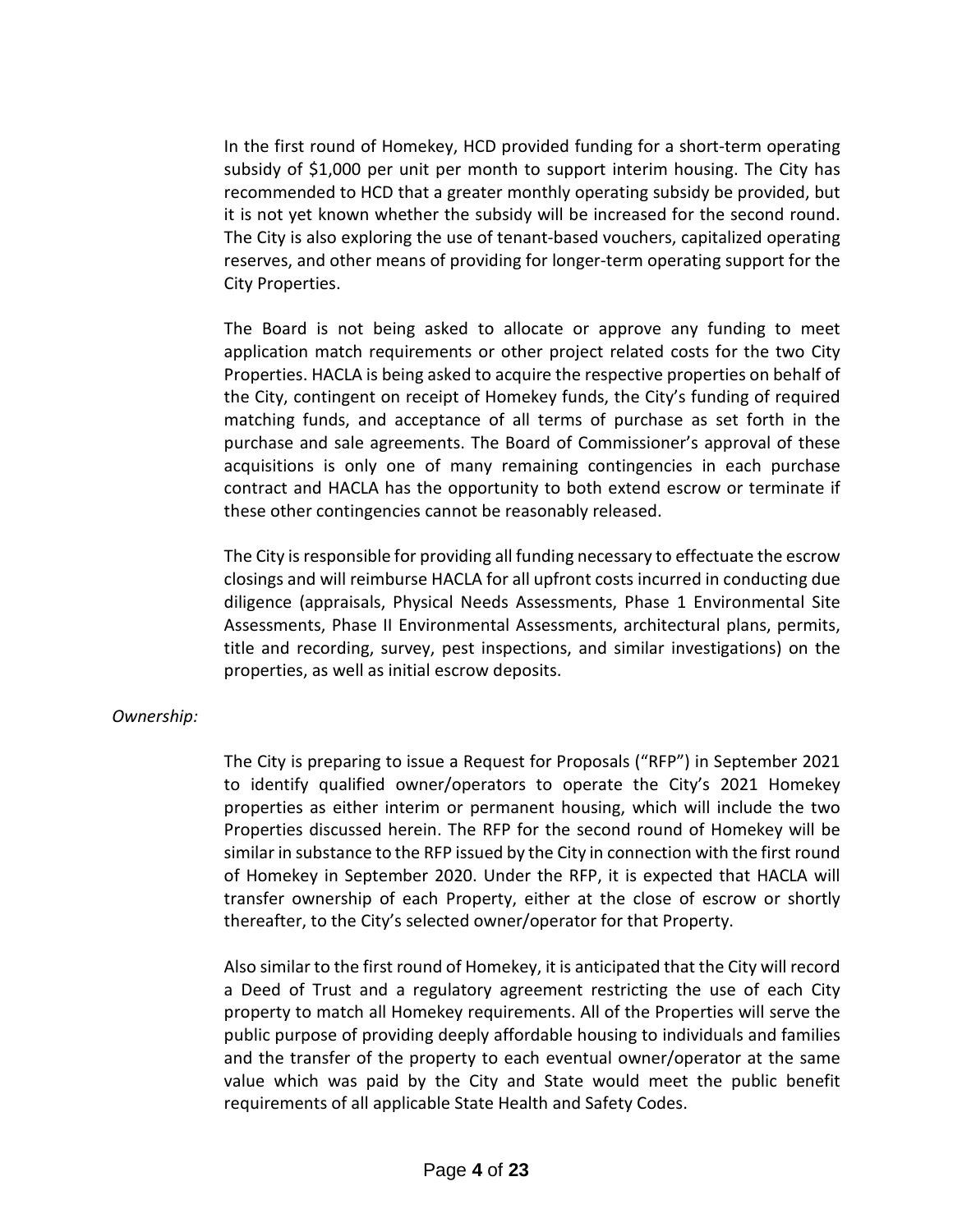## *Properties*

HACLA and the City have determined that the Properties are anticipated to meet the requirements of the upcoming second round of Homekey, based on the requirements of the first round. A summary of each Property is provided in the table below. In total, the two new construction Properties would, upon completion, provide 77 units in two of the City's Council Districts.

|                |                     | Council         |              | Purchase   | Appraised  | Number of |
|----------------|---------------------|-----------------|--------------|------------|------------|-----------|
| Name           | Address             | <b>District</b> | <b>APN</b>   | Price      | Value      | Units     |
| 6521 Brynhurst | 6521 Brynhurst Ave. | 8               | 4006-020-047 | 17,340,000 | 18,000,000 | 41        |
| 7639 Van Nuys  | 7639 Van Nuys Blvd. | ь               | 2210-031-034 | 16,600,000 | 16,900,000 | 36        |
| <b>Total</b>   |                     |                 |              | 33,940,000 | 34,900,000 |           |

HACLA has entered into a purchase and sale agreement for each Property, each of which includes a contingency requiring that HACLA receive Board approval to purchase the Property within sixty (60) days of the effective date of the purchase and sale agreement. The Board approval contingency for 6521 Brynhurst will expire on September  $12<sup>th</sup>$ , 2021, which necessitated that the Board consider the acquisition of that Property at the August 26<sup>th</sup> Board meeting. The Board approval contingency for 7639 Van Nuys will expire on October 1st, 2021. Additional properties will be brought to the BOC for its consideration on a rolling basis as purchase and sale agreements are executed.

### *Financing*

Following the release of the NOFA, HACLA will submit applications for Homekey funding on behalf of the City for each of the Properties. The City and HACLA have anticipated that the maximum Homekey grant to local governments will be at least \$200,000 per unit, based on the amount in the first year of the program, providing at least \$8.2 million in capital for 6521 Brynhurst and \$7.2 million for 7639 Van Nuys Boulevard. All additional costs of acquisition will be paid by the City from other funding sources, upon execution of the Professional Services Agreement between the City and HACLA.

If one or both Properties are not awarded Homekey funds, the City will decide whether to cancel escrow for the non-awarded Properties or to use other City funds to acquire them. In either case all funds expended by HACLA on behalf of the City in conducting due diligence activities on the properties will be reimbursed to HACLA by the City either at escrow closing or cancellation of escrow. Additionally, the purchase and sale agreement for each Property includes a 90 day financing contingency. If HCD has not confirmed approval of a Homekey grant for a Property prior to the execution of the contingency, HACLA will, in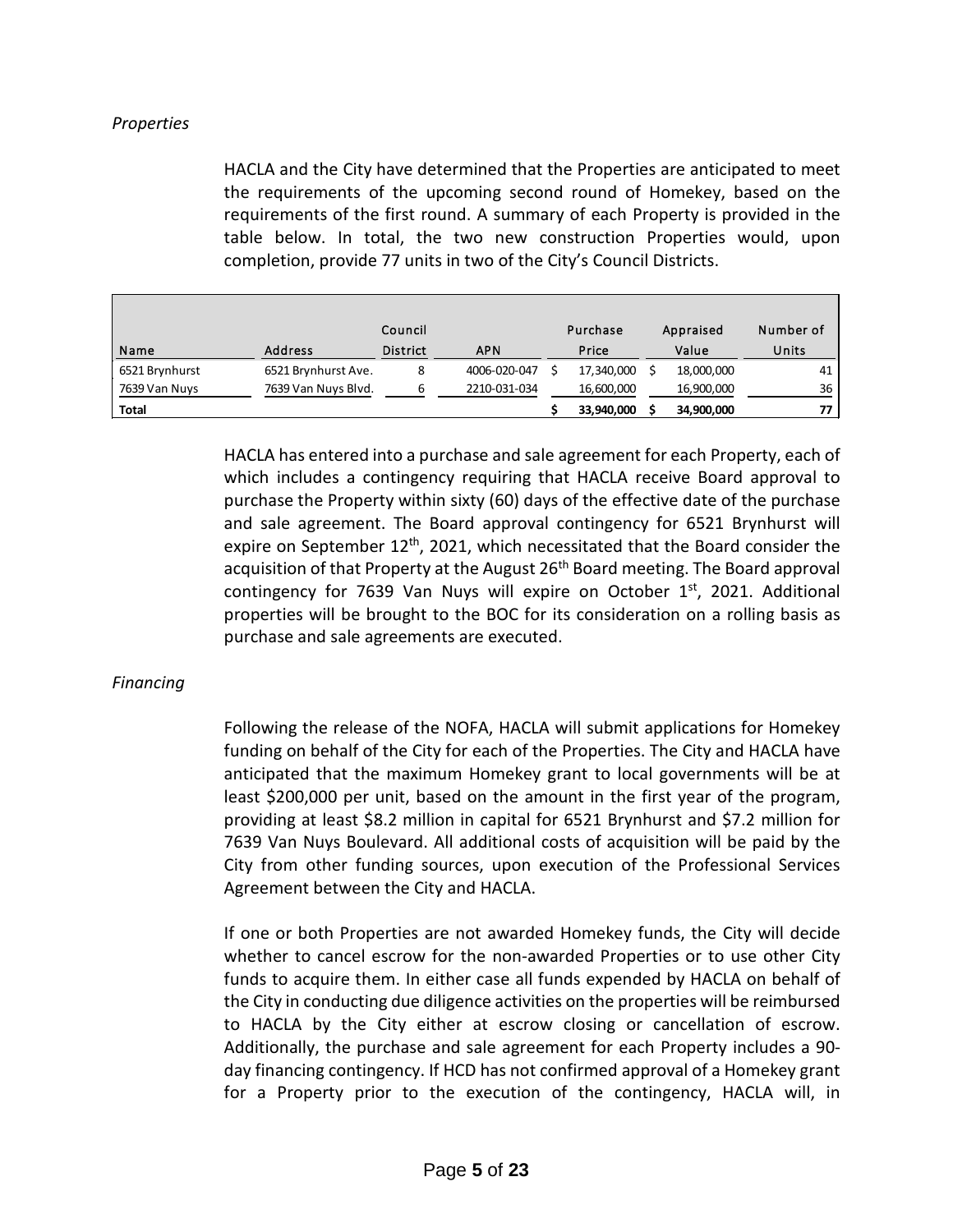consultation with the City, either negotiate for a potential extension with the seller, waive the contingency and proceed with the purchase using other City funds, or terminate the purchase and sale agreement and obtain a refund of the deposit.

 The anticipated project costs for the Properties are included in **Attachment 2** of this Board report. In summary projected project costs are as follows:

- **Total purchase price for acquisition of \$33,940,000**, to be funded by Homekey funds and City matching funds at escrow closing. Initial deposits totaling \$400,000 have been funded by HACLA on behalf of the City, and will be reimbursed by the City at escrow closing or upon cancellation of escrow.
- **Estimated rehabilitation costs of approximately \$115,500** for minor life/safety repairs prior to occupancy and ADA compliance to be funded by the City and completed by the eventual owner/operator after escrow closing.
- **Total third-party costs estimated to be approximately \$92,758** for appraisals, PNAs, Environmental Phase 1 reports, title & recording, architectural and permitting costs, termite and pest inspections, surveys, and zoning and permitting reports. These costs will be incurred by HACLA on behalf of the City, to be reimbursed by the City at escrow closing or upon cancellation of escrow
- **HACLA administrative fees estimated to be approximately \$678,800**, based on 2% of the total acquisition price for each Property, to cover overhead and staffing costs for HACLA's administration of acquisition activities for the Properties, including identifying and vetting prospective properties, drafting and negotiating offers and purchase and sale agreements, coordinating Homekey applications, opening and tracking escrow, conducting due diligence and managing third party consultants, and performing other related activities necessary to close on the acquisition of the Properties.

## *Rehabilitation & Accessibility*

HACLA has engaged third party consultants to conduct physical needs assessments ("PNAs") to assess the physical condition of each Property, including the expected useful life of the structures, systems, and improvements within each Property, the cost of any capital repairs and replacements that may be necessary over the next several years, the identification of any immediate capital needs at each Property, and the identification of any required physical changes that would be necessary to complete prior to the intended occupancy of the Properties as non-transient multi-family housing.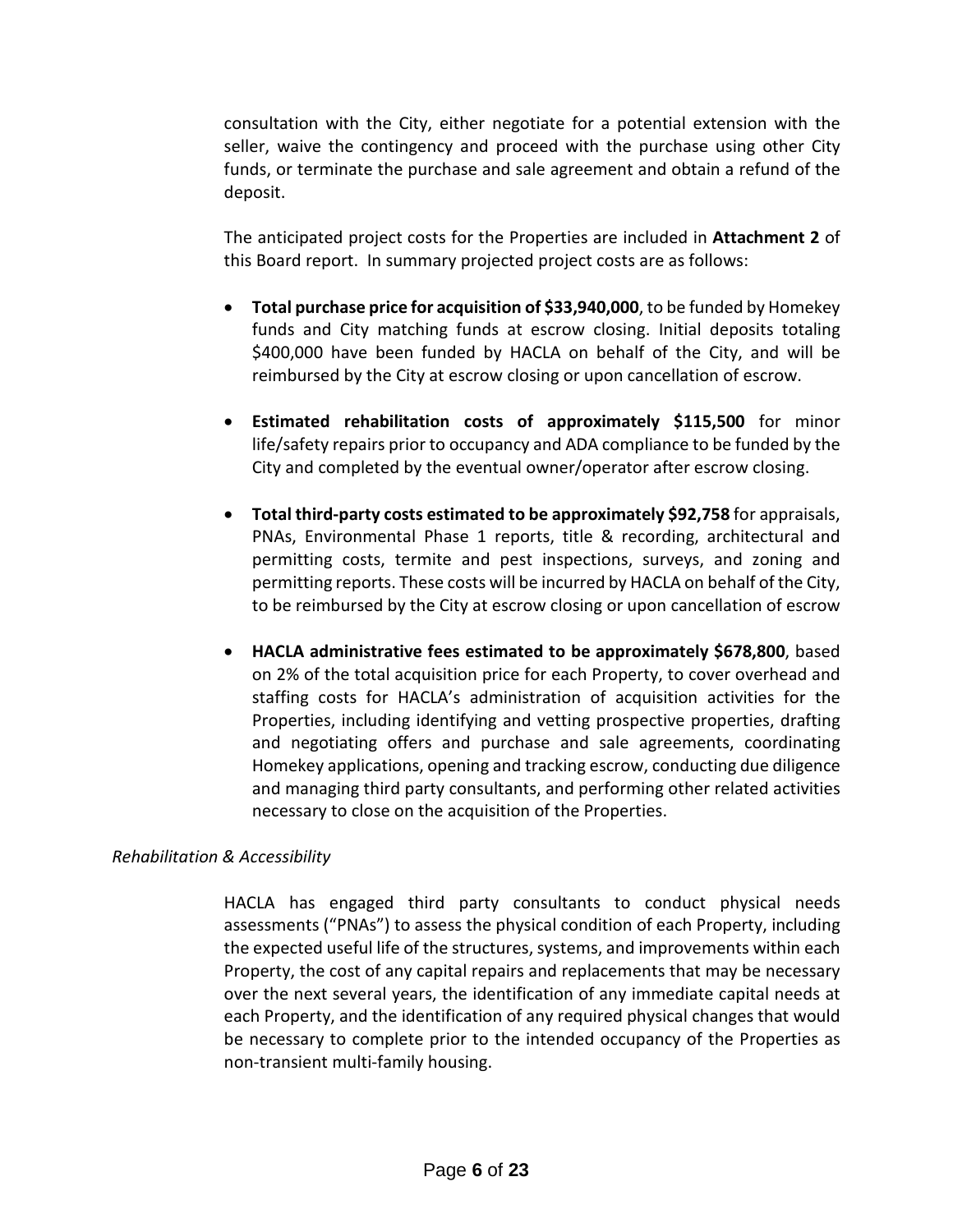PNAs for the Properties are not yet available because each Property is in the process of completing construction. However, the purchase and sale agreement for each Property extends the investigation period for PNAs, as well as certain other investigations which cannot be completed prior to construction completion, to a period of thirty (30) days following construction completion. Because each Property is newly constructed, HACLA does not anticipate that any capital needs, other than accessibility modifications, will be required upon closing. If any significant and immediate capital needs are identified through the PNAs, HACLA will have the option of negotiating either that the needs be addressed by the seller prior to closing or that an appropriate price modification is included; alternatively, HACLA may elect in that scenario to terminate the purchase agreement and receive a return of the deposit.

Additionally, each purchase and sale agreement requires that the seller of the Property deliver to HACLA a Certificate of Occupancy executed by the Los Angeles Department of Building and Safety ("LADBS"), consistent with the number and bedroom type of the units identified in the purchase and sale agreement, prior to escrow closing. Each purchase and sale agreement also requires the respective seller to complete installation of the finishes that are identified and approved by HACLA during the investigation period.

HACLA has also engaged third party consultants to analyze the zoning and permitting of the Properties and to provide reports indicating any potential zoning, land use, or permitting issues that need to be addressed in order to allow the intended occupancy. Based on the zoning of the Properties and the permits executed for each Property by LADBS for the construction of multiple-family housing, HACLA does not anticipate that any land use actions will be required in order to occupy the Properties for their intended use as multi-family housing. HACLA will review these reports prior to the expiration of the respective investigation period for each Property and address any issues that emerge.

### **Vision Plan: Place Strategy #4: Steward efforts to reduce and alleviate homelessness.**

On behalf of itself and the City of Los Angeles and in furtherance of the anticipated second round of the State's Homekey Program, HACLA has expended and will continue to expend extensive money and staff time to identify and secure agreements to purchase vacant properties within the City in which to provide decent, safe, and sanitary housing for individuals and families experiencing homelessness or at risk of homelessness.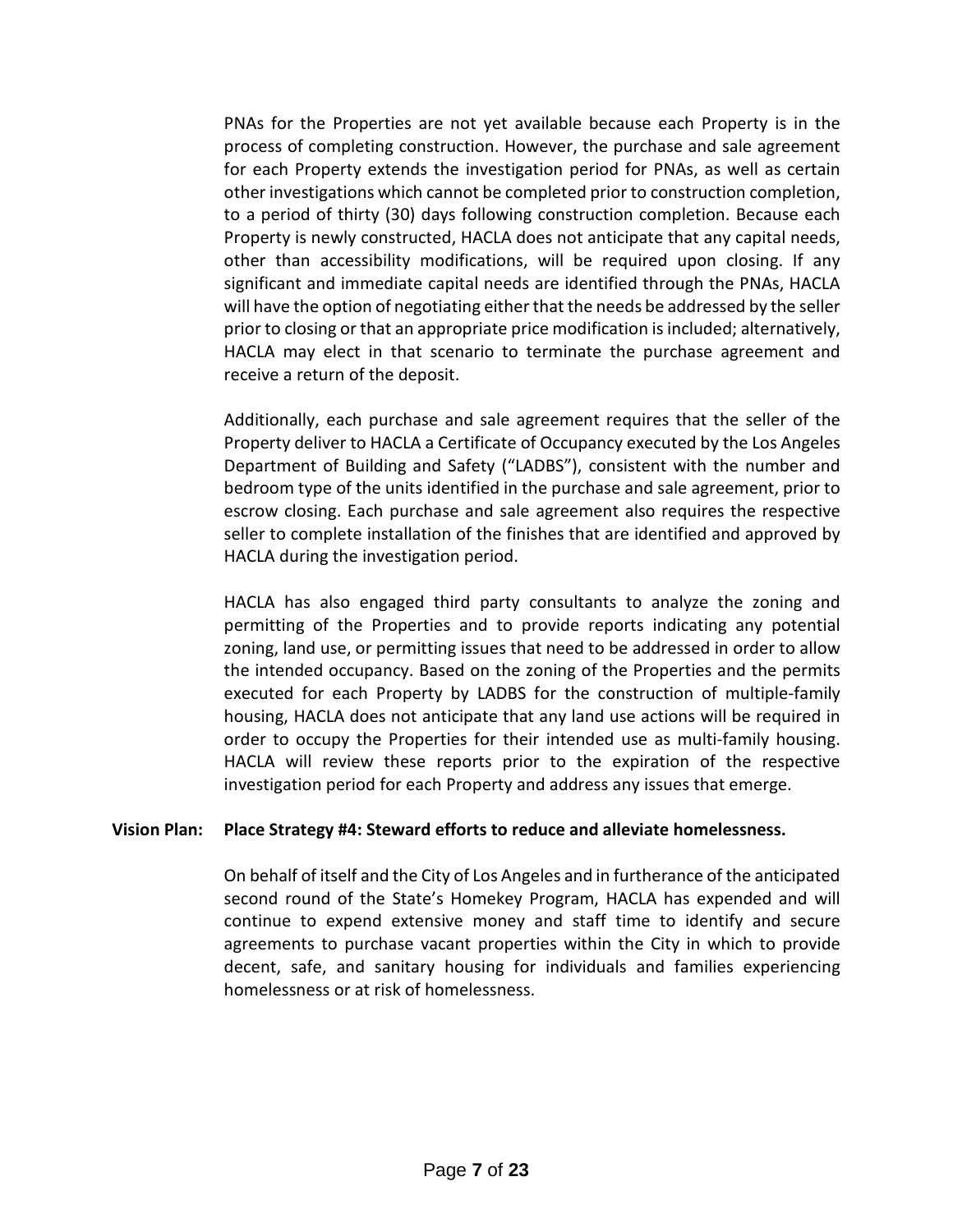## **Place Strategy #5: Expand HACLA's role in the broader communities it serves to improve neighborhood-wide health and well-being**.

Acquiring vacant properties to provide decent, safe, and sanitary housing for individuals and families experiencing homelessness or at risk of homelessness will reduce the number of Angelenos exposed to adverse health outcomes in neighborhoods throughout the City of Los Angeles.

## **Funding:** The Chief Administrative Officer confirms the following:

*Source of Funds:* The \$400,000 for deposits and approximately \$100,000 in 3rd party due diligence costs may be advanced with unrestricted and uncommitted non-federal proceeds from HACLA's asset management portfolio. All actual HACLA incurred costs in connection with the City Properties will be reimbursed to HACLA by the City at escrow closing or by reimbursement post-closing, including any costs incurred for cancelled escrows.

The \$33,940,000 needed for acquisition funding at close of escrow and all related closing costs will be funded by the City of Los Angeles and the State of California.

*Budget and Program Impact:* The actions and expenditures related to the acquisition of these sites are generally in line with HACLA's Acquisition Program; HACLA's Annual Midyear Budget for FY 2021, which included new staff positions in the Development Services department partly in order to support Homekey acquisitions; and the Authority's mission and goals. Funds expended are anticipated to be repaid in full during escrow or by invoice within forty-five (45) days of closing on each property, in accordance with the to-be-executed Professional Services Agreement between HACLA and the City.

## **Environmental Review:**

- *NEPA*: The primary source of funding for Homekey, CRF, are federal funds and therefore require NEPA review. Based upon discussions with the State HCD and the City of Los Angeles Housing Department "LAHD"), HACLA is informed and believes that the property acquisitions discussed herein are categorically excluded from NEPA, and that LAHD will be making such determination. HACLA has engaged a consultant to prepare a categorical exemption analysis for LAHD's review and adoption.
- *CEQA*: The acquisition of these Properties meets the requirements of the normal CEQA categorical exemptions allowed under Title 14, Division 6, Chapter 3, Sections 15301 (Existing Facilities) and 15326 (Acquisitions of Housing for Housing Assistance Programs) of the California Code of Regulations. Additionally, the identified project acquisitions qualify for the statutory exemptions from the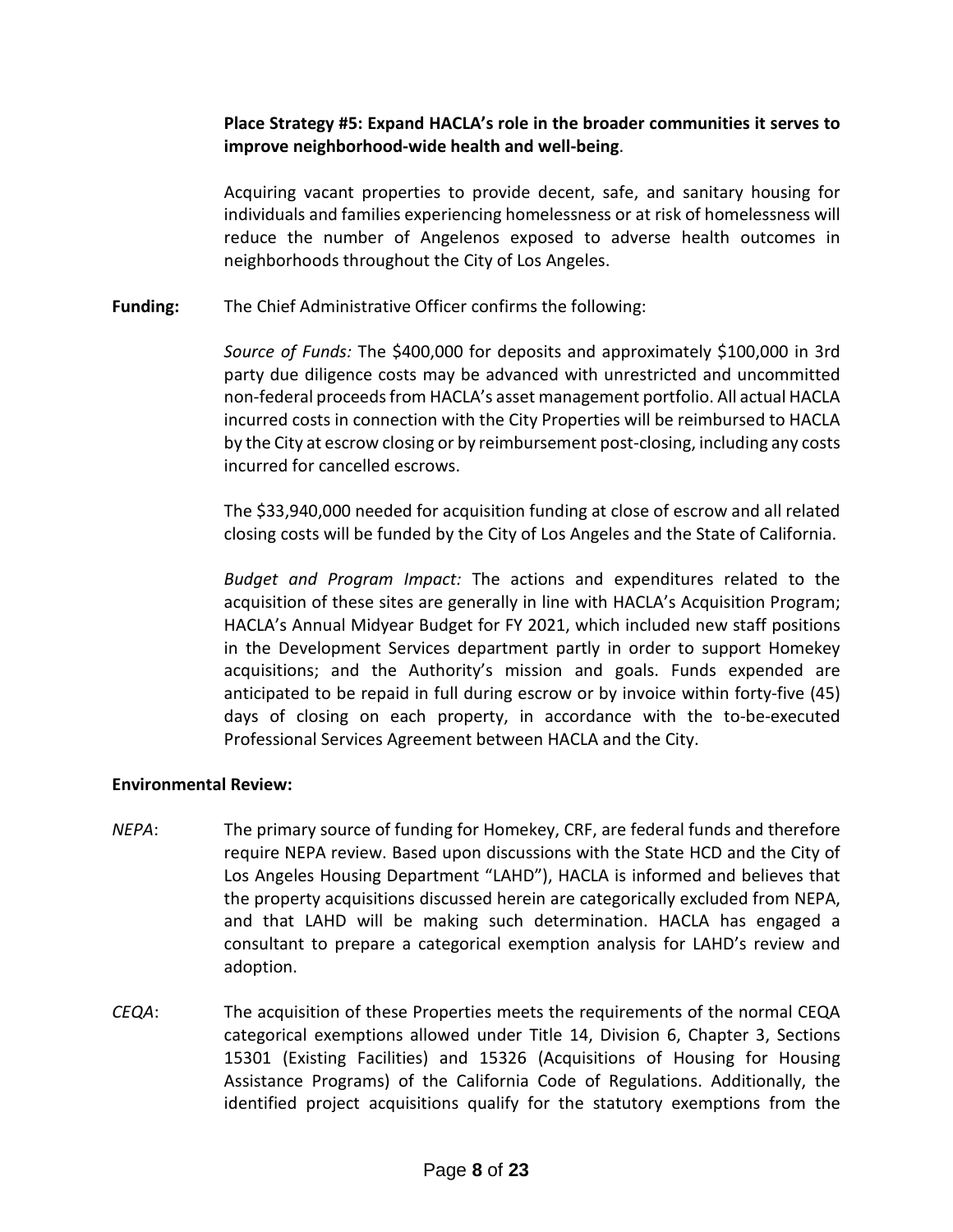requirements of CEQA under California Public Resources Code section 21080(b)(4) and 14 Cal. Code Regs. 15269(c), as they are being acquired to mitigate the publicly declared emergency created by the COVID-19 pandemic as it pertains to individuals and families who are most vulnerable.

If the Board makes a finding that the categorical exemptions apply, Notices of Exemption ("NOE") for each Project will be filed with the Los Angeles County Registrar-Recorder/County Clerk ("LA RR/CC"), as applicable, pursuant to Public Resources Code section 21152(b).

**Section 3:** Not Applicable.

## **Attachments:**

- **1.** Resolutions
- **2.** Summary of project costs
- **3.** Attachment Property # 1: 6521 Brynhurst Avenue
- **4.** Attachment Property # 2: 7639 Van Nuys Boulevard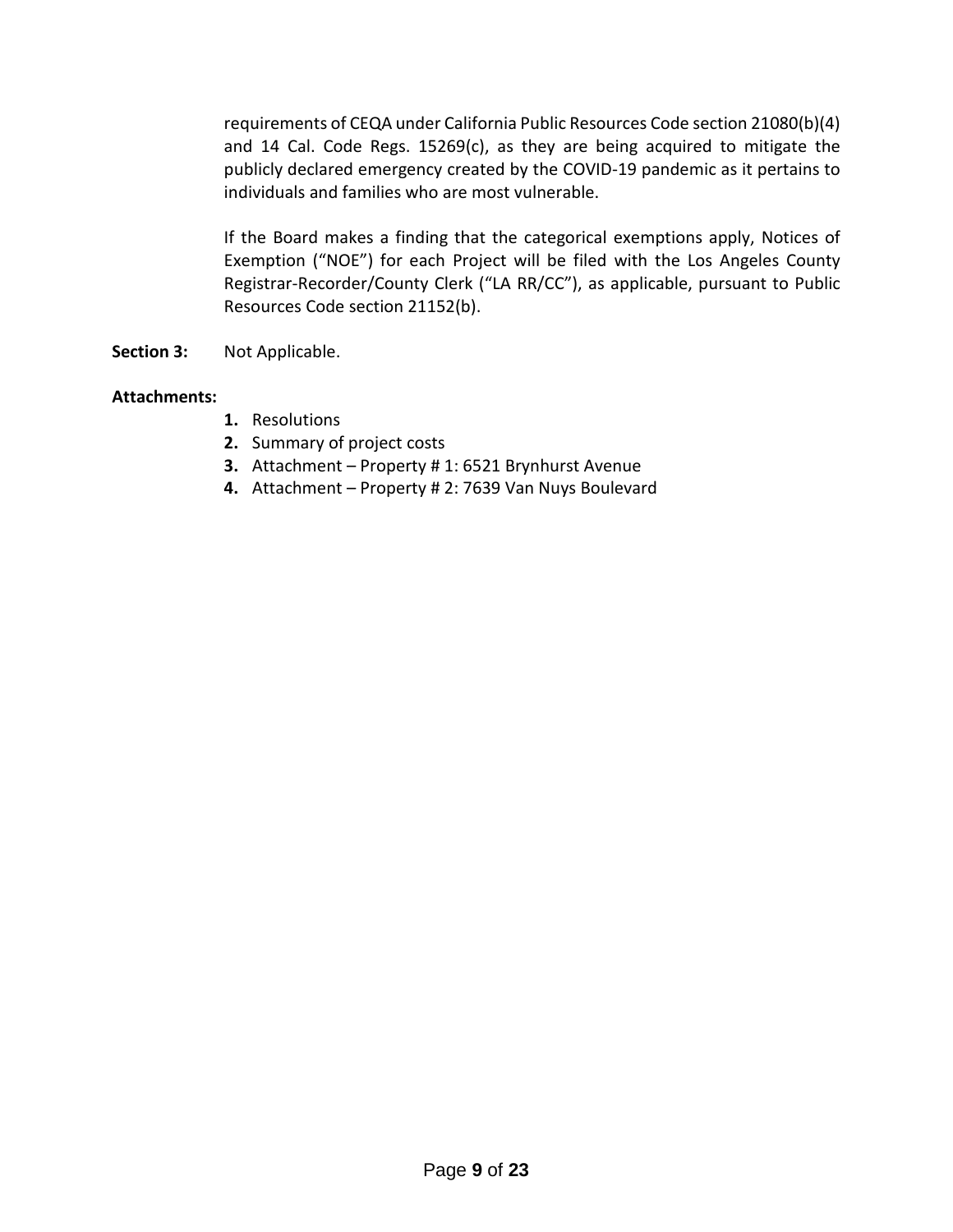Resolutions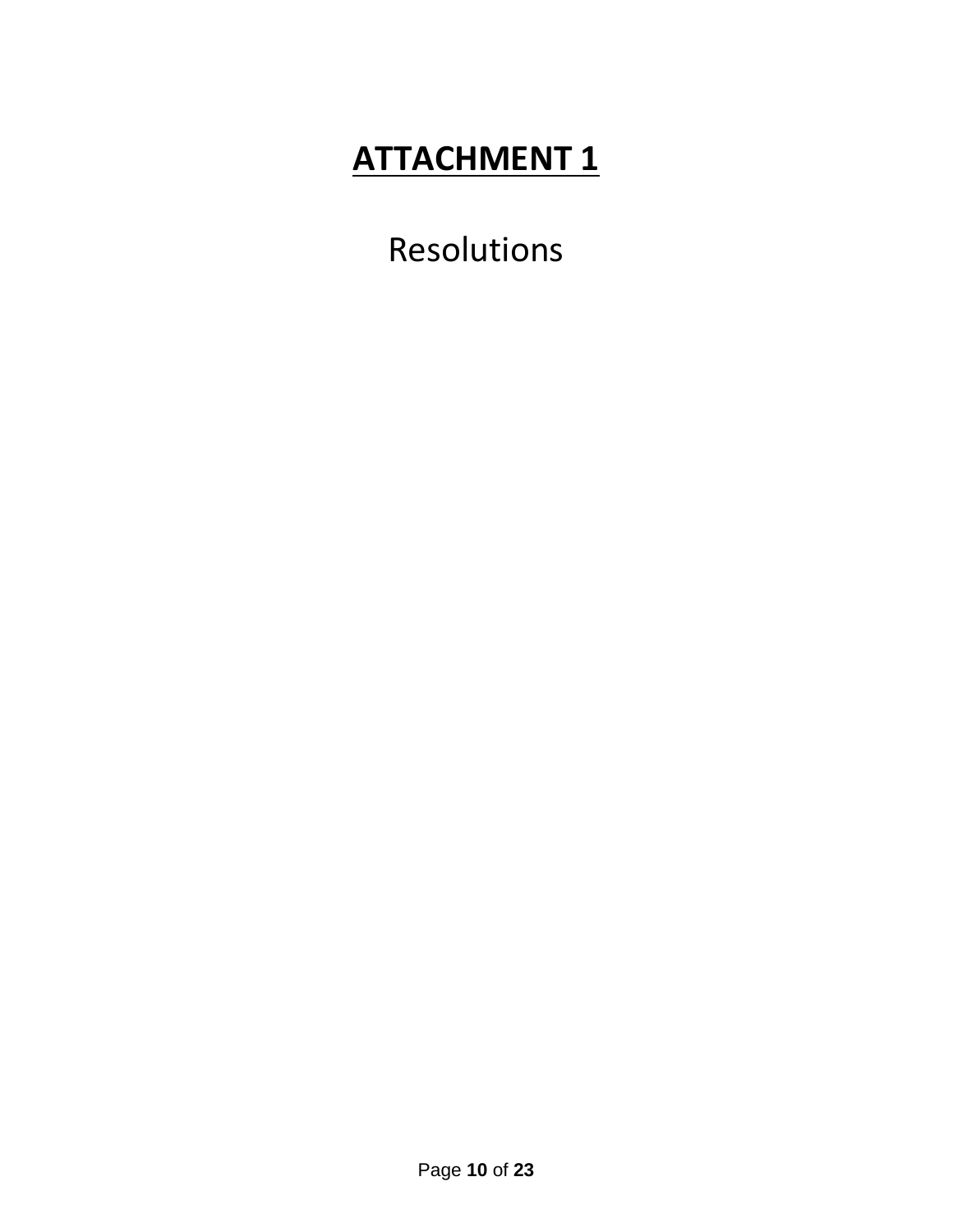**RESOLUTION NO.\_\_\_\_\_\_\_\_\_\_\_\_\_\_**

**RESOLUTION APPROVING THE ACQUISITION OF THE FOLLOWING REAL PROPERTY ASSET AT FAIR MARKET VALUE: 6521 BRYNHURST AVENUE, LOS ANGELES, CALIFORNIA 90043, FOR \$17,340,000 (THE "6521 BRYNHURST PROPERTY"), IN ANTICIPATION OF THE CALIFORNIA DEPARTMENT OF HOUSING AND COMMUNITY DEVELOPMENT'S ("HCD") EXPECTED NOTICE OF FUNDING AVAILABILITY FOR THE HOMEKEY PROGRAM ("HOMEKEY") IN PARTNERSHIP WITH THE CITY OF LOS ANGELES; APPROVING AND AUTHORIZING THE EXECUTION AND DELIVERY OF ALL RELATED DOCUMENTS, CERTIFICATES AND AGREEMENTS, INCLUDING PURCHASE AND SALE AGREEMENT, AND HCD STANDARD AGREEMENTS; MAKING A DETERMINATION THAT THIS ACQUISITION IS EXEMPT FROM ENVIRONMENTAL REVIEW UNDER THE CALIFORNIA ENVIRONMENTAL QUALITY ACT; AND THE UNDERTAKING OF VARIOUS ACTIONS IN CONNECTION THEREWITH**

**WHEREAS,** the Housing Authority of the City of Los Angeles (the "Authority") is a public body, corporate and politic, duly created, established and authorized to transact business and exercise powers under and pursuant to the provisions of the Housing Authorities Law, consisting of Part 2 of Division 24 of the California Health and Safety Code (the "Act"), including the power to finance, acquire and manage property in the furtherance of providing affordable housing;

**WHEREAS,** the Authority is authorized to acquire and dispose of real property and enter into contracts and agreements related thereto pursuant to the California Health and Safety Code Section 34200 *et seq*. and particularly with respect to Section 34315;

**WHEREAS,** the Authority's Board of Commissioners has adopted by Resolution 9587, on April 23, 2020, an Acquisition and Disposition of Real Property Policy (the "Policy") to institute a revised and updated real property acquisition program ("Acquisition Program") and to revise and restate its Prior Policy to reflect the Authority's Build HOPE Vision Plan goals to acquire additional real property and to provide for the disposition of real property;

**WHEREAS,** the California ("State") Department of Housing and Community Development ("HCD"), using Federal Coronavirus Relief Funds and State general funds, created the Project Homekey Program ("Homekey") in 2020 to rapidly create deeply affordable housing for individuals and families experiencing or at risk of homelessness, who were disproportionately impacted by the COVID-19 pandemic;

**WHEREAS,** following successful 2020 Homekey applications, Resolution No. 9710, adopted by the Board on May 27, 2021, authorized HACLA to submit multiple applications on its own behalf and in collaboration with the City of Los Angeles ("City") in response to an anticipated 2021 Notice of Funding Availability for the Project Homekey Program ("2021 NOFA"), to apply for a second round of Homekey grant funds in a total amount not to exceed \$250,000,000, including \$220,000,000 for capital expenditures and \$30,000,000 for capitalized operating subsidy, to enter into one or more Standard Agreements with HCD, to enter into a Memorandum of Understanding with the City, and to execute any related agreements, documents and contracts;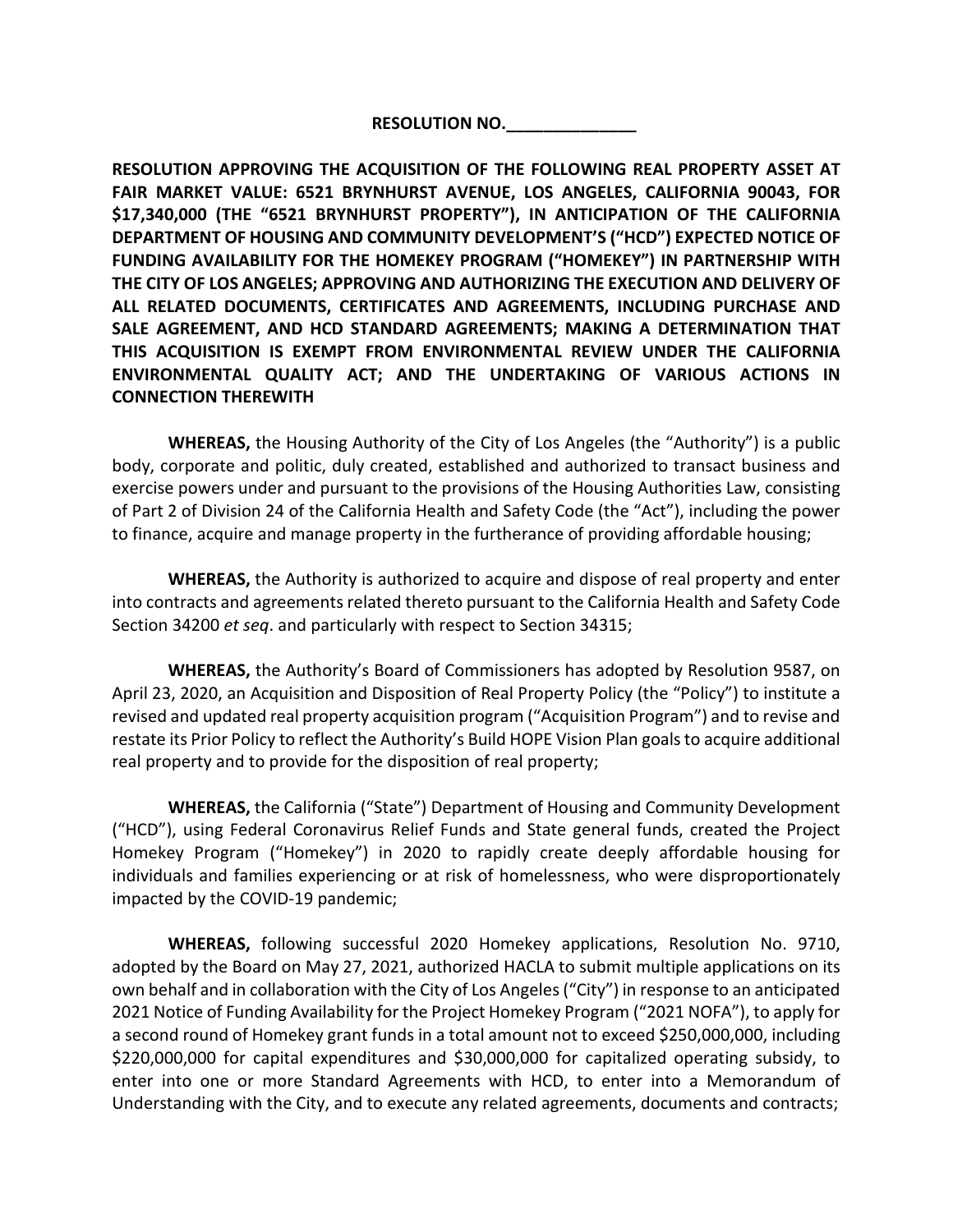**WHEREAS**, the State has adopted a 2021-2022 Budget with additional funding for Homekey, which included funding for a second round of Homekey;

**WHEREAS**, HCD has indicated that it intends to issue the 2021 NOFA and program guidelines for the second round of Homekey in or about September 2021;

**WHEREAS**, HCD is authorized to administer the Homekey Program pursuant to the Multifamily Housing Program (Chapter 6.7 (commencing with Section 50675) of Part 2 of Division 31 of the Health and Safety Code) and all other legal requirements of the Homekey Program, including the terms, conditions, regulations, and agreements that HCD may adopt through the expected NOFA and application for Homekey;

**WHEREAS**, the Authority and the City have negotiated a Professional Services Agreement and an Asset Management Agreement, which together will set forth the terms and responsibilities of each party for the acquisition and management of Homekey properties, and which are pending approval and are expected to be executed in September 2021;

**WHEREAS,** the Authority intends to apply for the 6521 Brynhurst property in partnership and as co-applicant with the City in response to the upcoming Homekey NOFA;

**WHEREAS,** the Authority now wishes to approve the contingent acquisition of the 6521 Brynhurst Property included in the accompanying Board Report on behalf of and in cooperation with the City to provide affordable housing with a concentration on households who have experienced homelessness or who are at risk of homelessness, contingent upon satisfactory completion of due diligence, and approval by the City of Los Angeles, and awarding of funds through Homekey;

**WHEREAS,** the 6521 Brynhurst Property was appraised by a third-party appraiser and the amount offered by the Authority and accepted by the Seller, of \$17,340,000, is aligned with and validated by the findings of such appraisal dated July 29<sup>th</sup>, 2021 prepared by Michael Popwell Associates, Inc.;

**WHEREAS,** the 6521 Brynhurst Property is located wholly within the City of Los Angeles;

**WHEREAS,** the Authority, acting on behalf of and in cooperation with the City, executed a Purchase and Sale Agreement for the Brynhurst Property on July  $14<sup>th</sup>$ , 2021 (the "6521 Brynhurst Property Purchase and Sale Agreement"), and is currently conducting related due diligence including engaging third parties to perform investigations of the property, advanced funding for all due diligence costs estimated at \$46,600, and advanced an escrow deposit of \$250,000, contingent upon, among other items, the approval and authorization of the Board within sixty (60) days of the execution of the 6521 Brynhurst Property Purchase and Sale Agreement, and the confirmation of financing satisfactory to the Authority within ninety (90) days of the execution of the 6521 Brynhurst Property Purchase and Sale Agreement;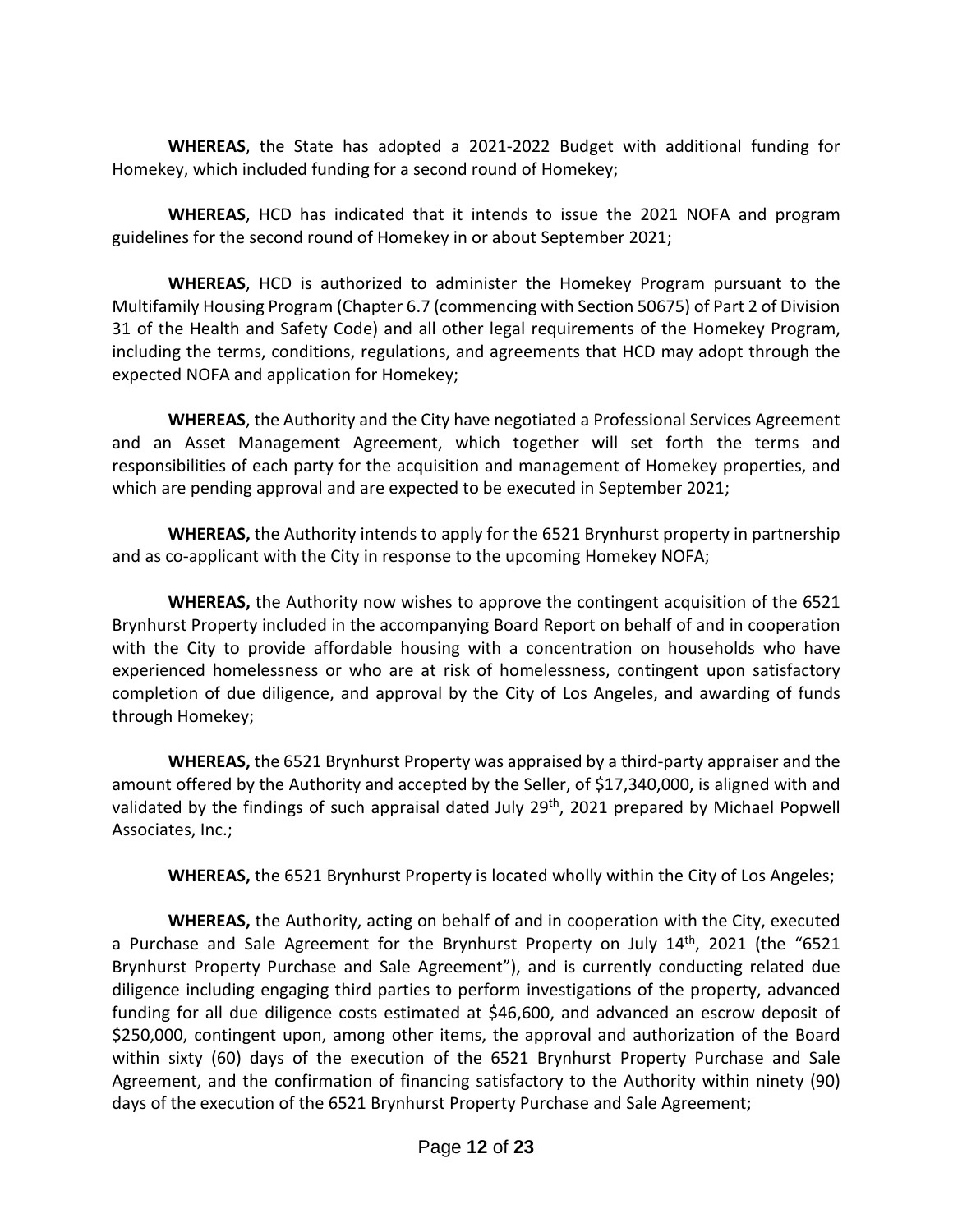**WHEREAS,** the Authority, at the direction of the City, intends to assign its rights to the property in escrow or dispose of the property through grant deed shortly after closing to a qualified owner/operator formally selected by competitive bid by the City to own and operate the site for the sole public purpose of providing deeply affordable housing under covenants recorded by the City; and

 **WHEREAS,** in review of the California Public Resources Code and exemption criteria therein and the information available at the time of the report on this acquisition recommendation, the Board has determined that the acquisition of the 6521 Brynhurst Property is categorically exempt under Sections 15301 (Existing Facilities) and 15326 (Acquisitions of Housing for Housing Assistance Programs) of the California Code of Regulations.

**NOW, THEREFORE, BE IT RESOLVED,** the Board of Commissioners of the Housing Authority of the City of Los Angeles does hereby authorize and approve as follows:

**Section 1.** The recitals hereinabove set forth are true and correct, and this Board of Commissioners so finds. This Resolution is being adopted pursuant to the powers granted the Authority by Chapter 1 of Part 2 of Division 24 of the California Health and Safety Code.

**Section 2.** The Housing Authority of the City of Los Angeles ("Authority") hereby approves the acquisition of the real property located at 6521 Brynhurst Avenue, Los Angeles, California, for an amount not to exceed \$17,340,000, in order to further the City's response to addressing the housing and homelessness crisis in the City of Los Angeles, and authorizes the execution, by the Authority's President and CEO, or his/her designee ("Designated Officers, " as defined below), of any and all related documents, contracts for services and financing documents, including but not limited to the HCD Standard Agreement upon award of Homekey Program funds, and any other documents or certificates related thereto with such changes as may be approved by legal counsel in order to effectuate the purchase, escrow closing, operation, and reimbursement of costs related to the 6521 Brynhurst Property.

**Section 3.** That if the Authority's application is awarded Homekey Program funds, the Designated Officers are authorized and directed to accept such award and to ensure that any funds awarded for capital acquisition expenditures are spent by such date as may be set forth by HCD within the 2021 NOFA or program guidelines for the Homekey Program, unless extended by HCD or the State, and that any funds awarded for capitalized operating subsidies are spent by such date as may be set forth by HCD or the State through the expected 2021 NOFA or program guidelines for the Homekey Program, unless extended by HCD or the State or within whatever statutory limits are required by the grantor.

**Section 4.** That if the application for Homekey Program funding is approved, the Designated Officers are hereby authorized and directed to enter into, execute, and deliver one or more HCD Standard Agreements, and any and all other documents required or deemed necessary or appropriate to secure the Homekey Program funds from HCD and participate in the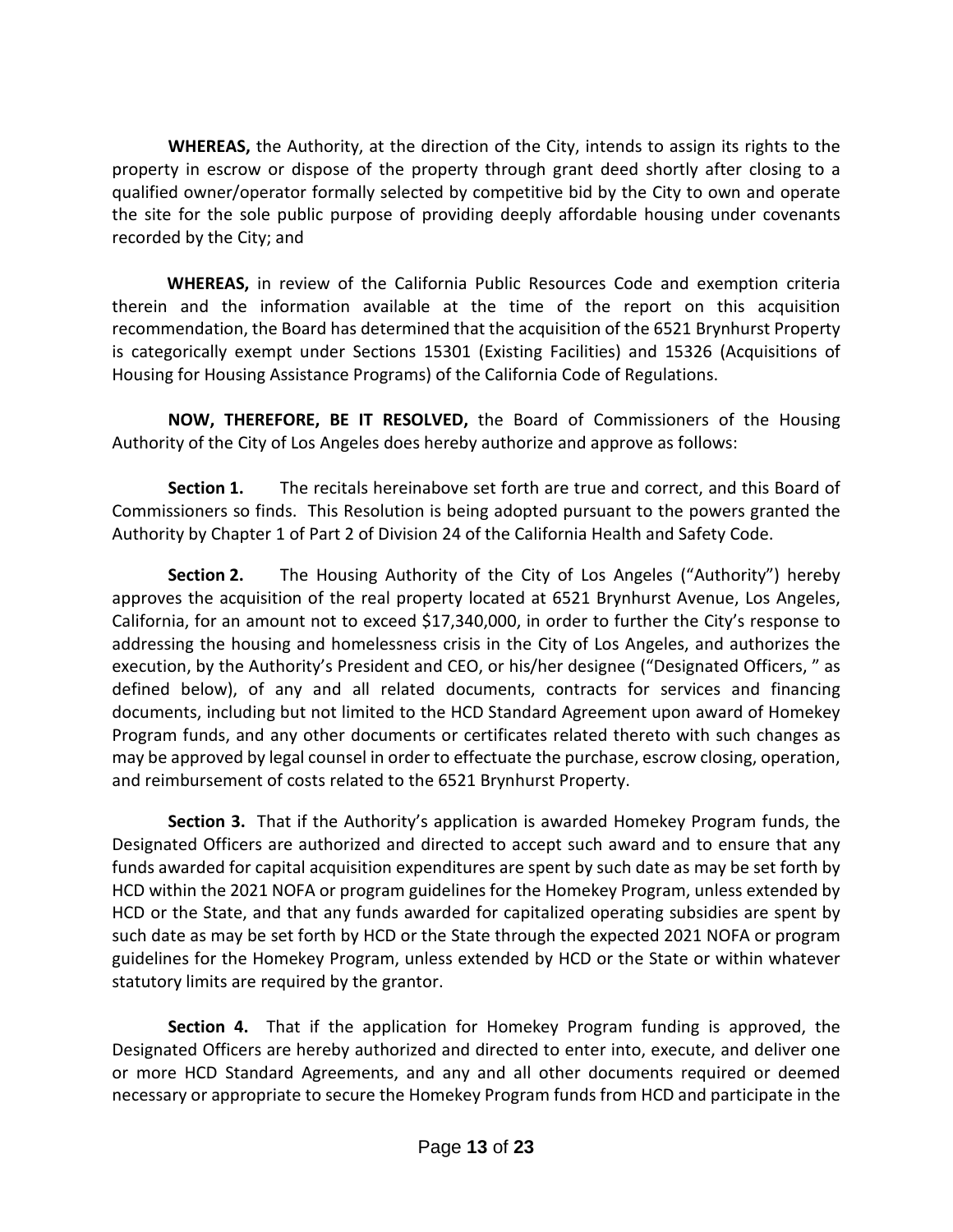Homekey Program, and all amendments thereto (collectively, the "Homekey Documents"), all as approved by legal counsel and the Authority staff, and the Board acknowledges that any and all activities, expenditures, information, and timelines represented in the Homekey Application will be enforceable through the HCD Standard Agreement(s) and that funds are to be used for the allowable expenditures and activities identified in the applicable HCD Standard Agreement(s).

**Section 5.** That the Designated Officers are hereby authorized and directed to review such other forthcoming third party investigation reports as have been requested by the City and commissioned by the Authority prior to the expiration of the investigation period set forth 6521 Brynhurst Property Purchase and Sale Agreement, and to negotiate any modifications to the purchase price or other terms of the respective Purchase and Sale Agreements as may be necessary or reasonable based upon the results of such investigations, and to either terminate the respective Purchase and Sale Agreements or to waive the due diligence contingencies under the respective Purchase and Sale Agreements upon the expiration of the investigation periods under the respective Purchase and Sale agreements.

**Section 6**. That the Designated Officers are hereby authorized and directed to confirm the approval of an award of capital subsidy for acquisition of the 6521 Brynhurst Property from either HCD through Homekey or from the City with such other City funds as the City may identify, prior to the expiration of the financing contingency for the property, and in the absence of such confirmation is authorized and directed to either negotiate an extension of such financing contingencies as may be necessary to confirm adequate funds for the purchase and reimbursement of costs related to the acquisition of the 6521 Brynhurst Property, or to terminate the 6521 Brynhurst Property Purchase and Sale Agreement in order to secure the return of any funds deposited by the Authority into escrow.

**Section 7**. That the Authority may dispose of the 6521 Brynhurst Property to the owner/operator selected by the City of Los Angeles through competitive bid for an amount equal to the value paid for the property through Homekey, and may record all deed restrictions, promissory notes or other obligations on the property at the time of sale to ensure the property serves its public benefit purpose.

**Section 8. BE IT FURTHER RESOLVED** that the Designated Officers of the Authority referred to above are as follows:

| <b>Name</b>     | Title                                 |
|-----------------|---------------------------------------|
| Douglas Guthrie | President and Chief Executive Officer |
| Marlene Garza   | Chief Administrative Officer          |
| Jenny Scanlin   | Chief Development Officer             |
| Margarita Lares | <b>Chief Programs Officer</b>         |

**Section 9. BE IT FURTHER RESOLVED** that this Resolution shall be effective upon its adoption.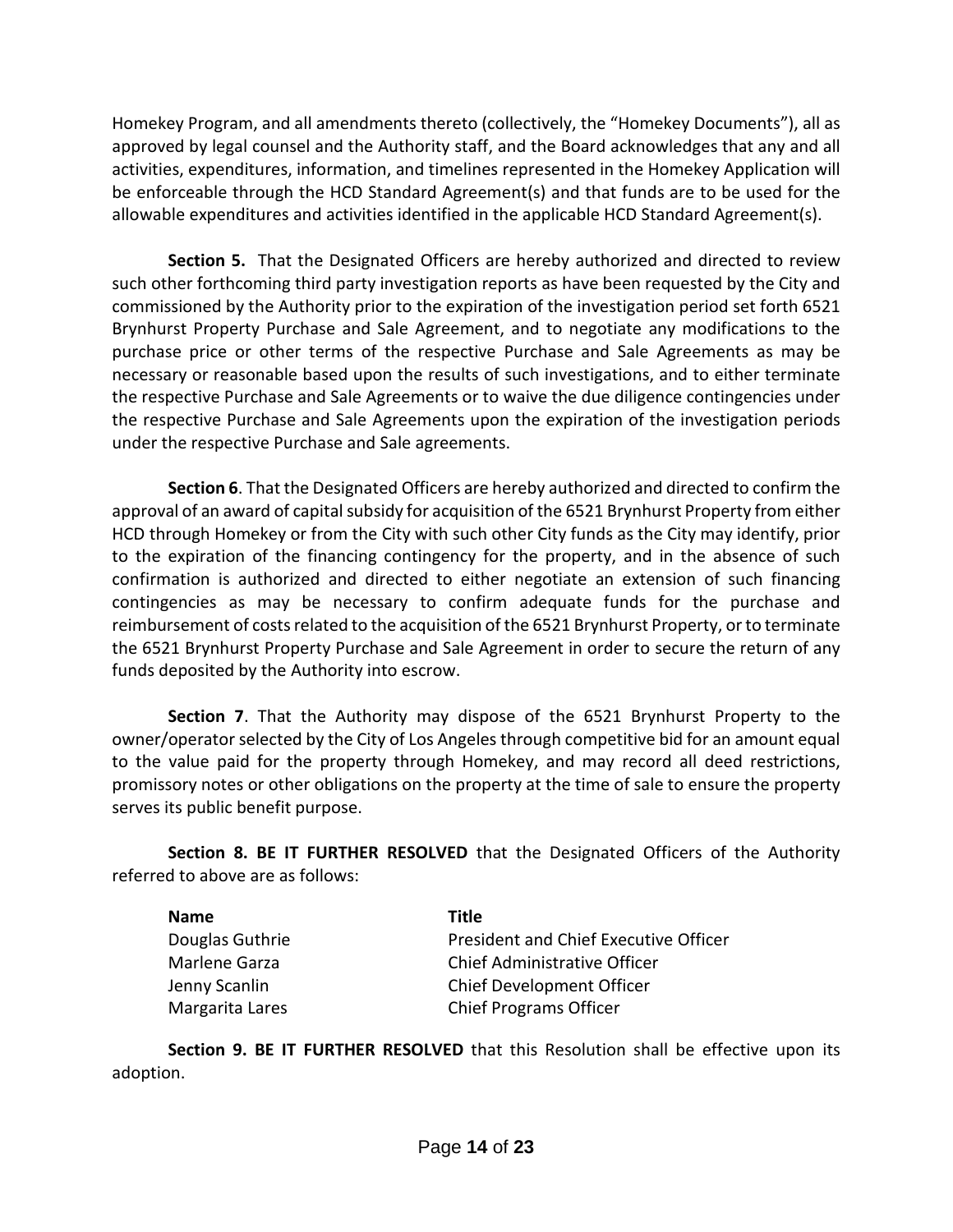PASSED AND ADOPTED by the Housing Authority of the City of Los Angeles this 26<sup>th</sup> day of August, 2021.

APPROVED AS TO FORM HOUSING AUTHORITY OF THE CITY OF LOS ANGELES

James Johnson, General Counsel **Constanding Construment Cielo Castro**, Chairperson

By: \_\_\_\_\_\_\_\_\_\_\_\_\_\_\_\_\_\_\_\_\_\_\_\_\_\_ By: \_\_\_\_\_\_\_\_\_\_\_\_\_\_\_\_\_\_\_\_\_\_\_\_\_\_\_

DATE ADOPTED: \_\_\_\_\_\_\_\_\_\_\_\_\_\_\_\_\_\_\_\_\_\_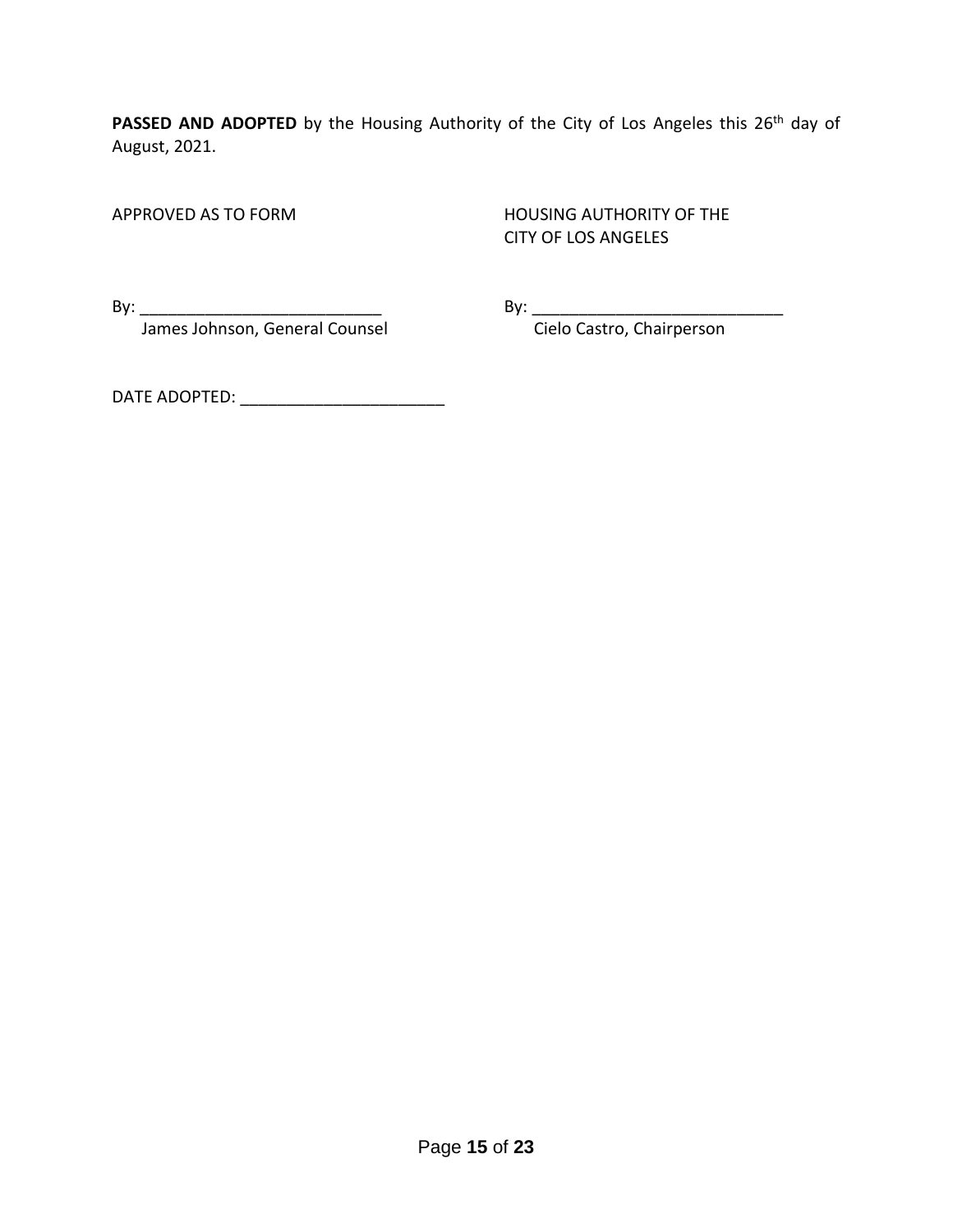**RESOLUTION NO.\_\_\_\_\_\_\_\_\_\_\_\_\_\_**

**RESOLUTION APPROVING THE ACQUISITION OF THE FOLLOWING REAL PROPERTY ASSET AT FAIR MARKET VALUE: 7639 VAN NUYS BOULEVARD, LOS ANGELES, CALIFORNIA 91405, FOR \$16,600,000 (THE "7639 VAN NUYS PROPERTY"), IN ANTICIPATION OF THE CALIFORNIA DEPARTMENT OF HOUSING AND COMMUNITY DEVELOPMENT'S ("HCD") EXPECTED NOTICE OF FUNDING AVAILABILITY FOR THE HOMEKEY PROGRAM ("HOMEKEY") IN PARTNERSHIP WITH THE CITY OF LOS ANGELES; APPROVING AND AUTHORIZING THE EXECUTION AND DELIVERY OF ALL RELATED DOCUMENTS, CERTIFICATES AND AGREEMENTS, INCLUDING PURCHASE AND SALE AGREEMENT, AND HCD STANDARD AGREEMENTS; MAKING A DETERMINATION THAT THIS ACQUISITION IS EXEMPT FROM ENVIRONMENTAL REVIEW UNDER THE CALIFORNIA ENVIRONMENTAL QUALITY ACT; AND THE UNDERTAKING OF VARIOUS ACTIONS IN CONNECTION THEREWITH**

**WHEREAS,** the Housing Authority of the City of Los Angeles (the "Authority") is a public body, corporate and politic, duly created, established and authorized to transact business and exercise powers under and pursuant to the provisions of the Housing Authorities Law, consisting of Part 2 of Division 24 of the California Health and Safety Code (the "Act"), including the power to finance, acquire and manage property in the furtherance of providing affordable housing;

**WHEREAS,** the Authority is authorized to acquire and dispose of real property and enter into contracts and agreements related thereto pursuant to the California Health and Safety Code Section 34200 *et seq*. and particularly with respect to Section 34315;

**WHEREAS,** the Authority's Board of Commissioners has adopted by Resolution 9587, on April 23, 2020, an Acquisition and Disposition of Real Property Policy (the "Policy") to institute a revised and updated real property acquisition program ("Acquisition Program") and to revise and restate its Prior Policy to reflect the Authority's Build HOPE Vision Plan goals to acquire additional real property and to provide for the disposition of real property;

**WHEREAS,** the California ("State") Department of Housing and Community Development ("HCD"), using Federal Coronavirus Relief Funds and State general funds, created the Project Homekey Program ("Homekey") in 2020 to rapidly create deeply affordable housing for individuals and families experiencing or at risk of homelessness, who were disproportionately impacted by the COVID-19 pandemic;

**WHEREAS,** following successful 2020 Homekey applications, Resolution No. 9710, adopted by the Board on May 27, 2021, authorized HACLA to submit multiple applications on its own behalf and in collaboration with the City of Los Angeles ("City") in response to an anticipated 2021 Notice of Funding Availability for the Project Homekey Program ("2021 NOFA"), to apply for a second round of Homekey grant funds in a total amount not to exceed \$250,000,000, including \$220,000,000 for capital expenditures and \$30,000,000 for capitalized operating subsidy, to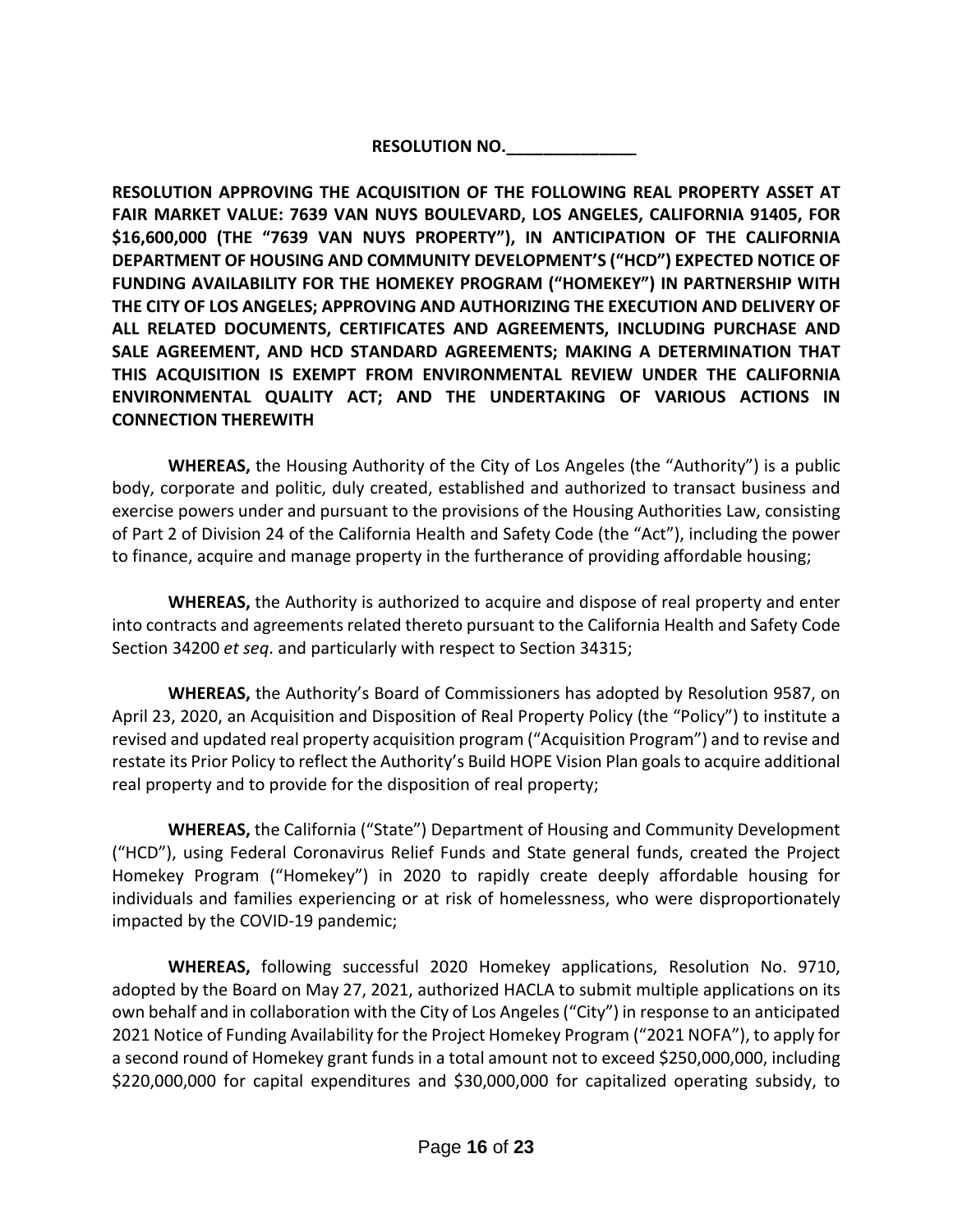enter into one or more Standard Agreements with HCD, to enter into a Memorandum of Understanding with the City, and to execute any related agreements, documents and contracts;

**WHEREAS**, the State has adopted a 2021-2022 Budget with additional funding for Homekey, which included funding for a second round of Homekey;

**WHEREAS**, the HCD has indicated that it intends to issue the 2021 NOFA and program guidelines for the second round of Homekey in or about September 2021;

**WHEREAS**, HCD is authorized to administer the Homekey Program pursuant to the Multifamily Housing Program (Chapter 6.7 (commencing with Section 50675) of Part 2 of Division 31 of the Health and Safety Code) and all other legal requirements of the Homekey Program, including the terms, conditions, regulations, and agreements that HCD may adopt through the expected NOFA and application for Homekey;

**WHEREAS**, the Authority and the City have negotiated a Professional Services Agreement and an Asset Management Agreement, which together will set forth the terms and responsibilities of each party for the acquisition and management of Homekey properties, and which are pending approval and are expected to be executed in September 2021;

**WHEREAS,** the Authority intends to apply for the identified property in partnership and as co-applicant with the City in response to the upcoming Homekey NOFA;

**WHEREAS,** the Authority now wishes to contingently approve the acquisition of 7639 Van Nuys Property included in the accompanying Board Report on behalf of and in cooperation with the City to provide affordable housing with a focus on households who have experienced homelessness or who are at risk of homelessness, contingent upon satisfactory completion of due diligence, and approval herein from the City of Los Angeles, clearance of all due diligence, and awarding of funds through Homekey;

**WHEREAS,** 7639 Van Nuys Boulevard was appraised by a third-party appraiser and the amount offered by the Authority and accepted by the Seller, of \$16,600,000 is aligned with and validated by the findings of such appraisal dated August 16<sup>th</sup>, 2021 prepared by Michael Popwell Associates, Inc;

**WHEREAS,** the 7639 Van Nuys Property is located wholly within the City of Los Angeles;

**WHEREAS,** the Authority, acting on behalf of and in cooperation with the City, executed a Purchase and Sale Agreement for 7639 Van Nuys Boulevard on July 30th, 2021 (the "7639 Van Nuys Property Purchase and Sale Agreement", conducted related due diligence including engaging third parties to perform investigations of the property, advanced funding for all due diligence costs estimated at \$46,168, and advanced an escrow deposit of \$150,000, contingent upon, among other items, the approval and authorization of the Board within sixty (60) days of the execution of the 7639 Van Nuys Property Purchase and Sale Agreement, and the confirmation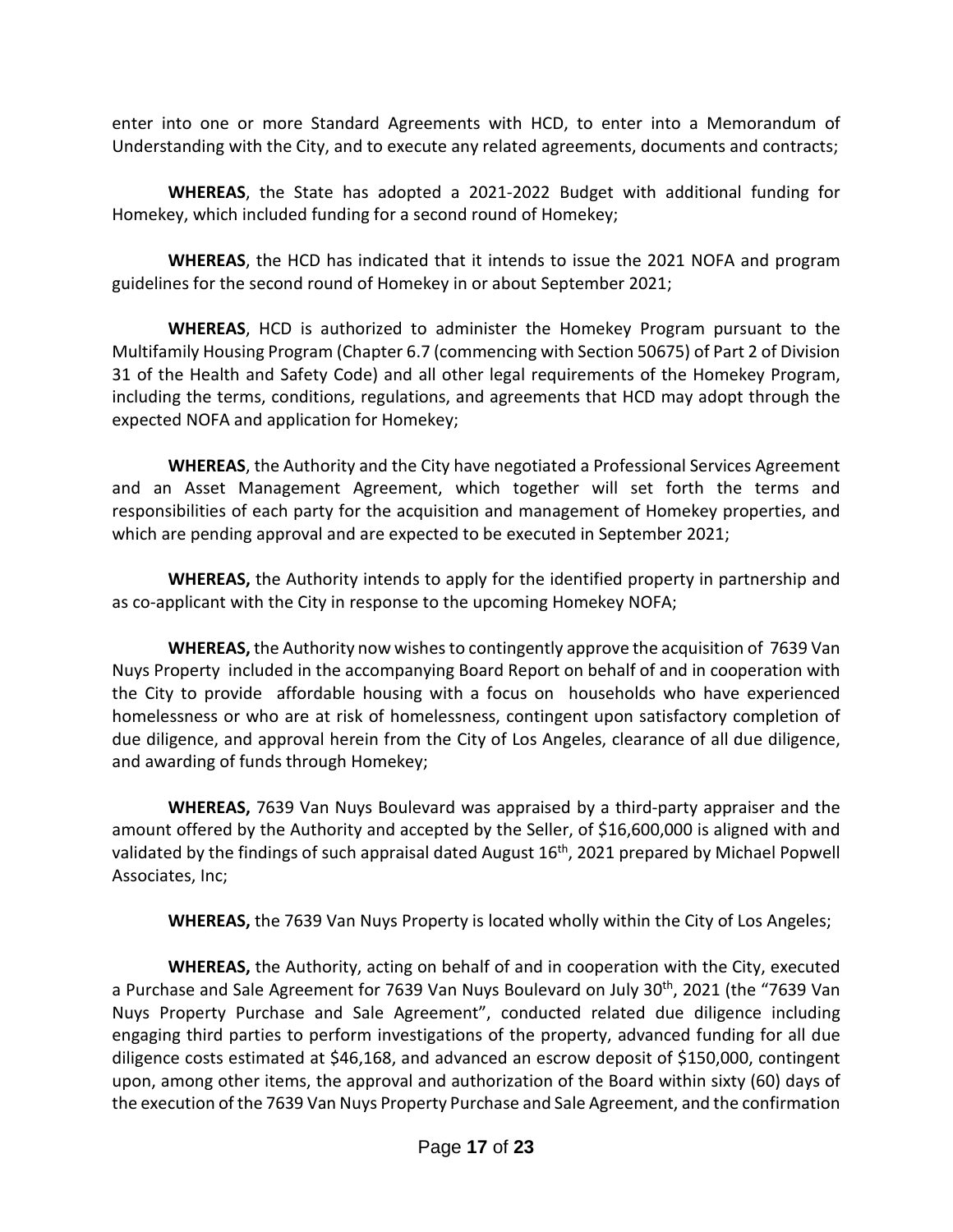of financing satisfactory to the Authority within ninety (90) days of the execution of the 7639 Van Nuys Property Purchase and Sale Agreement");

**WHEREAS,** the Authority, at the direction of the City, intends to assign its rights to the 7639 Van Nuys Property in escrow or dispose of the property through grant deed shortly after closing to a qualified owner/operator formally selected by competitive bid by the City to own and operate the site for the sole public purpose of providing deeply affordable housing under covenants recorded by the City; and

 **WHEREAS,** in review of the California Public Resources Code and exemption criteria therein and the information available at the time of the report on this acquisition recommendation, the Board of Commissioners has determined that the acquisition of the 7639 Van Nuys Property is categorically exempt under Sections 15301 (Existing Facilities) and 15326 (Acquisitions of Housing for Housing Assistance Programs) of the California Code of Regulations.

**NOW, THEREFORE, BE IT RESOLVED,** the Board of Commissioners of the Housing Authority of the City of Los Angeles does hereby authorize and approve as follows:

**Section 1.** The recitals hereinabove set forth are true and correct, and this Board of Commissioners so finds. This Resolution is being adopted pursuant to the powers granted the Authority by Chapter 1 of Part 2 of Division 24 of the California Health and Safety Code.

**Section 2.** The Housing Authority of the City of Los Angeles ("Authority") hereby approves the acquisition of the real property located at 7639 Van Nuys Boulevard, for an amount not to exceed \$16,600,000,within the City of Los Angeles, California, in order to further the City's response to addressing the housing and homelessness crisis in the City of Los Angeles, and authorizes the execution, by the Authority's President and CEO, or his/her designee ("Designated Officers," as defined below), of any and all related documents, contracts for services and financing documents, including but not limited to the HCD Standard Agreement upon award of Homekey Program funds, and any other documents or certificates related thereto with such changes as may be approved by legal counsel in order to effectuate the purchase, escrow closing, operation, and reimbursement of costs related to the 7639 Van Nuys Property.

**Section 3.** That if the Authority's application is awarded Homekey funds, the Designated Officers are authorized and directed to accept such award and to ensure that any funds awarded for capital acquisition expenditures are spent by such date as may be set forth by HCD within the 2021 NOFA or program guidelines for the Homekey Program, unless extended by HCD or the State, and that any funds awarded for capitalized operating subsidies are spent by such date as may be set forth by HCD or the State through the expected 2021 NOFA or program guidelines for the Homekey Program, unless extended by HCD or the State or within whatever statutory limits are required by the grantor.

**Section 4.** That if the application for Homekey funding is approved, the Designated Officers are hereby authorized and directed to enter into, execute, and deliver one or more HCD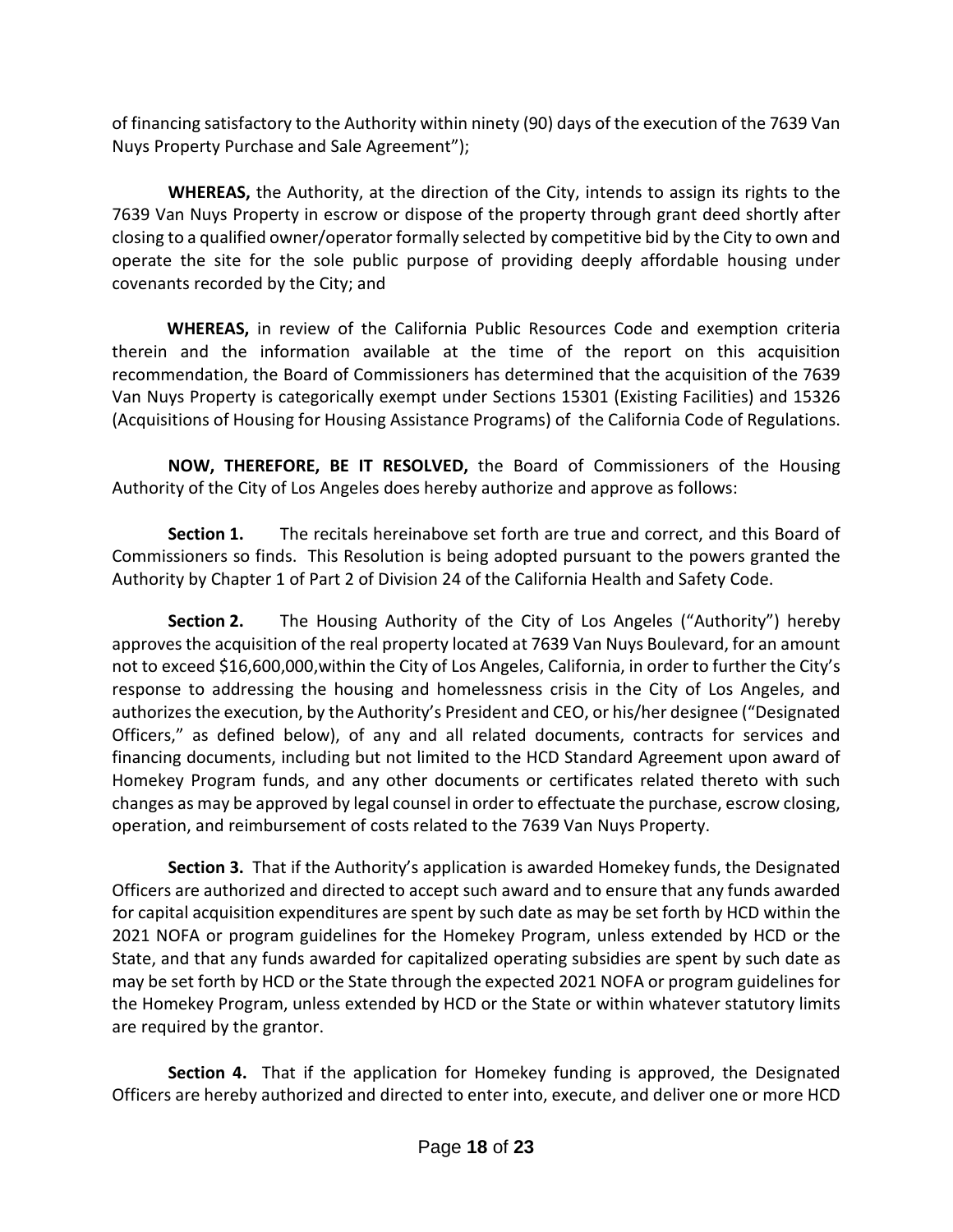Standard Agreements, and any and all other documents required or deemed necessary or appropriate to secure the Homekey Program funds from HCD and participate in the Homekey Program, and all amendments thereto (collectively, the "Homekey Documents"), all as approved by legal counsel and the Authority staff, and the Board acknowledges that any and all activities, expenditures, information, and timelines represented in the Project Homekey Application will be enforceable through the HCD Standard Agreement(s) and that funds are to be used for the allowable expenditures and activities identified in the applicable HCD Standard Agreement(s).

**Section 5.** That the Designated Officers are hereby authorized and directed to review such other forthcoming third party investigation reports as have been requested by the City and commissioned by the Authority prior to the expiration of the investigation period set forth for the 7639 Van Nuys Property Purchase and Sale Agreement, and to negotiate any modifications to the purchase price or other terms of the 7639 Van Nuys Purchase and Sale Agreement as may be necessary or reasonable based upon the results of such investigations, and to either terminate the 7639 Van Nuys Purchase and Sale Agreement or to waive the due diligence contingency under the7639 Van Nuys Purchase and Sale Agreements upon the expiration of the investigation periods under the 7639 Van Nuys Purchase and Sale Agreement.

**Section 6**. That the Designated Officers are hereby authorized and directed to confirm the approval of an award of capital subsidy for acquisition of the 7639 Van Nuys Property from either HCD through the Homekey Program or from the City with such other City funds as the City may identify, prior to the expiration of the financing contingency for each of the Properties, and in the absence of such confirmation is authorized and directed to either negotiate an extension of such financing contingencies as may be necessary to confirm adequate funds for the purchase and reimbursement of costs related to the acquisition of the 7639 Van Nuys Property, or to terminate the 7639 Van Nuys Property Purchase and Sale Agreement in order to secure the return of any funds deposited by the Authority into escrow.

**Section 7**. That the Authority may dispose of the 7639 Van Nuys Property to the owner/operator selected by the City of Los Angeles through competitive bid for an amount equal to the value paid for the property through Homekey, and may record all deed restrictions, promissory notes or other obligations on the property at the time of sale to ensure the property serves its public benefit purpose.

**Section 8. BE IT FURTHER RESOLVED** that the Designated Officers of the Authority referred to above are as follows:

| <b>Name</b>     | Title                                 |
|-----------------|---------------------------------------|
| Douglas Guthrie | President and Chief Executive Officer |
| Marlene Garza   | Chief Administrative Officer          |
| Jenny Scanlin   | Chief Development Officer             |
| Margarita Lares | <b>Chief Programs Officer</b>         |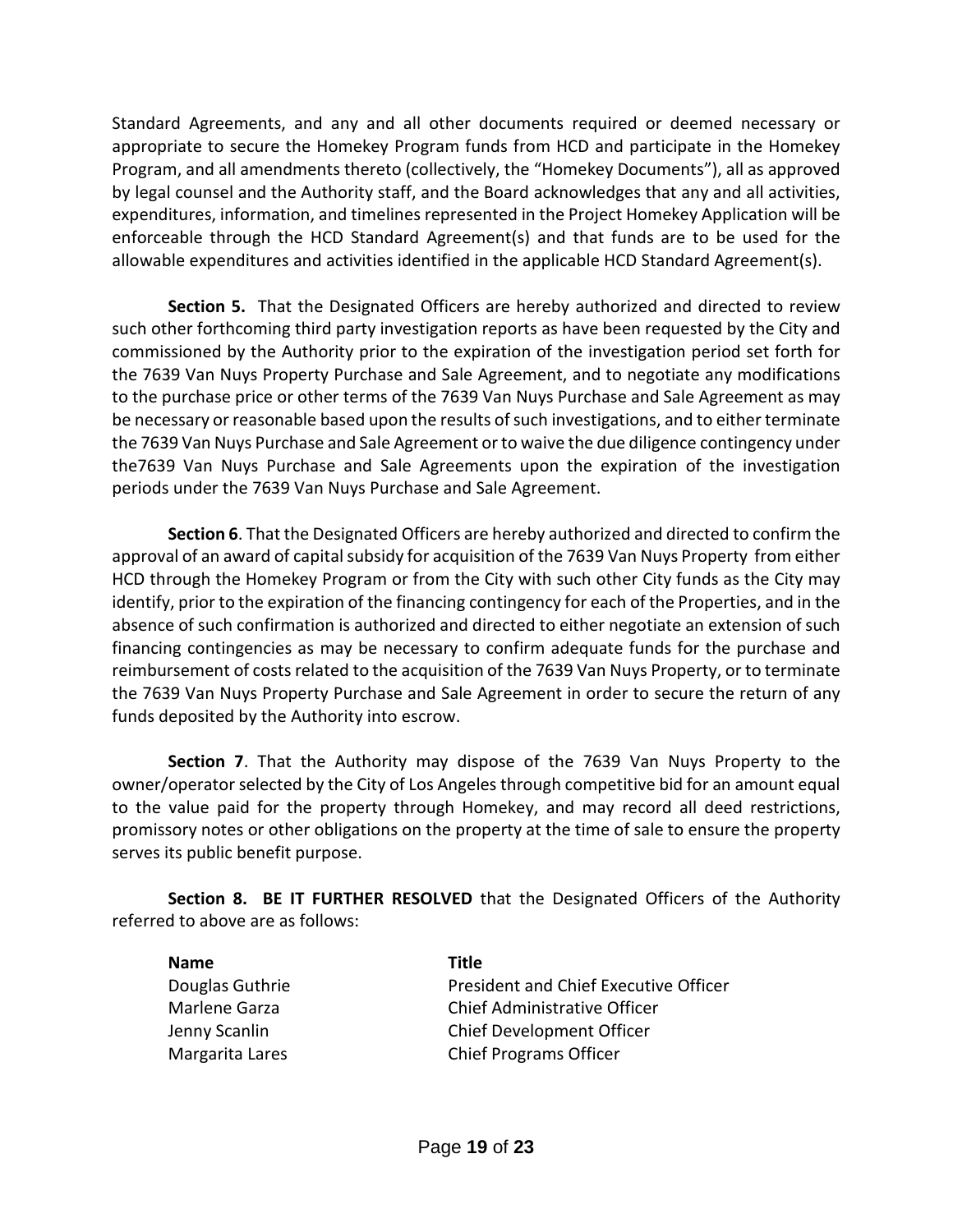**Section 9. BE IT FURTHER RESOLVED** that this Resolution shall be effective upon its adoption.

PASSED AND ADOPTED by the Housing Authority of the City of Los Angeles this 26<sup>th</sup> day of August, 2021.

APPROVED AS TO FORM HOUSING AUTHORITY OF THE CITY OF LOS ANGELES

By: \_\_\_\_\_\_\_\_\_\_\_\_\_\_\_\_\_\_\_\_\_\_\_\_\_\_ By: \_\_\_\_\_\_\_\_\_\_\_\_\_\_\_\_\_\_\_\_\_\_\_\_\_\_\_

James Johnson, General Counsel **Constanding Construment Cielo Castro**, Chairperson

DATE ADOPTED: \_\_\_\_\_\_\_\_\_\_\_\_\_\_\_\_\_\_\_\_\_\_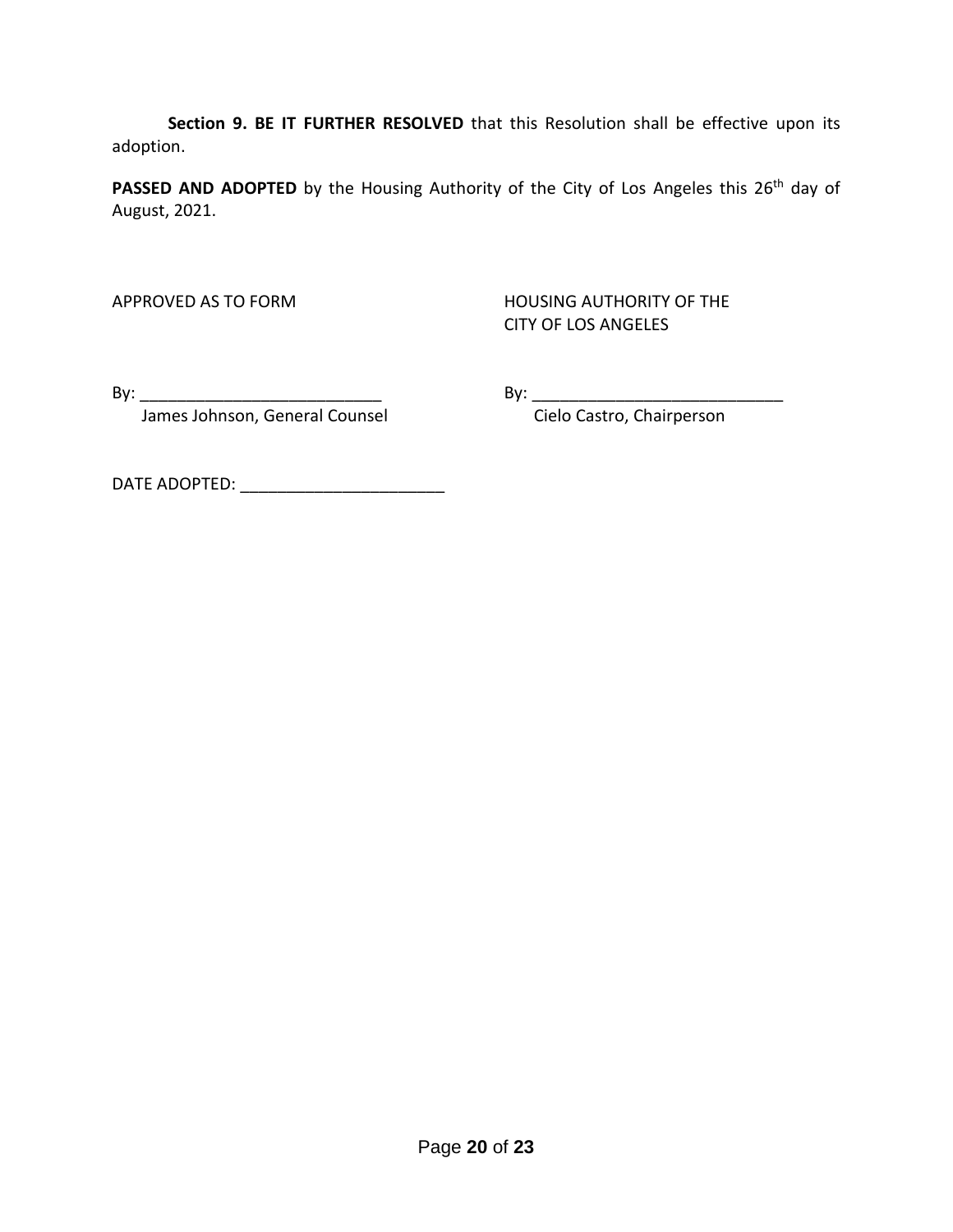## Summary of Project Costs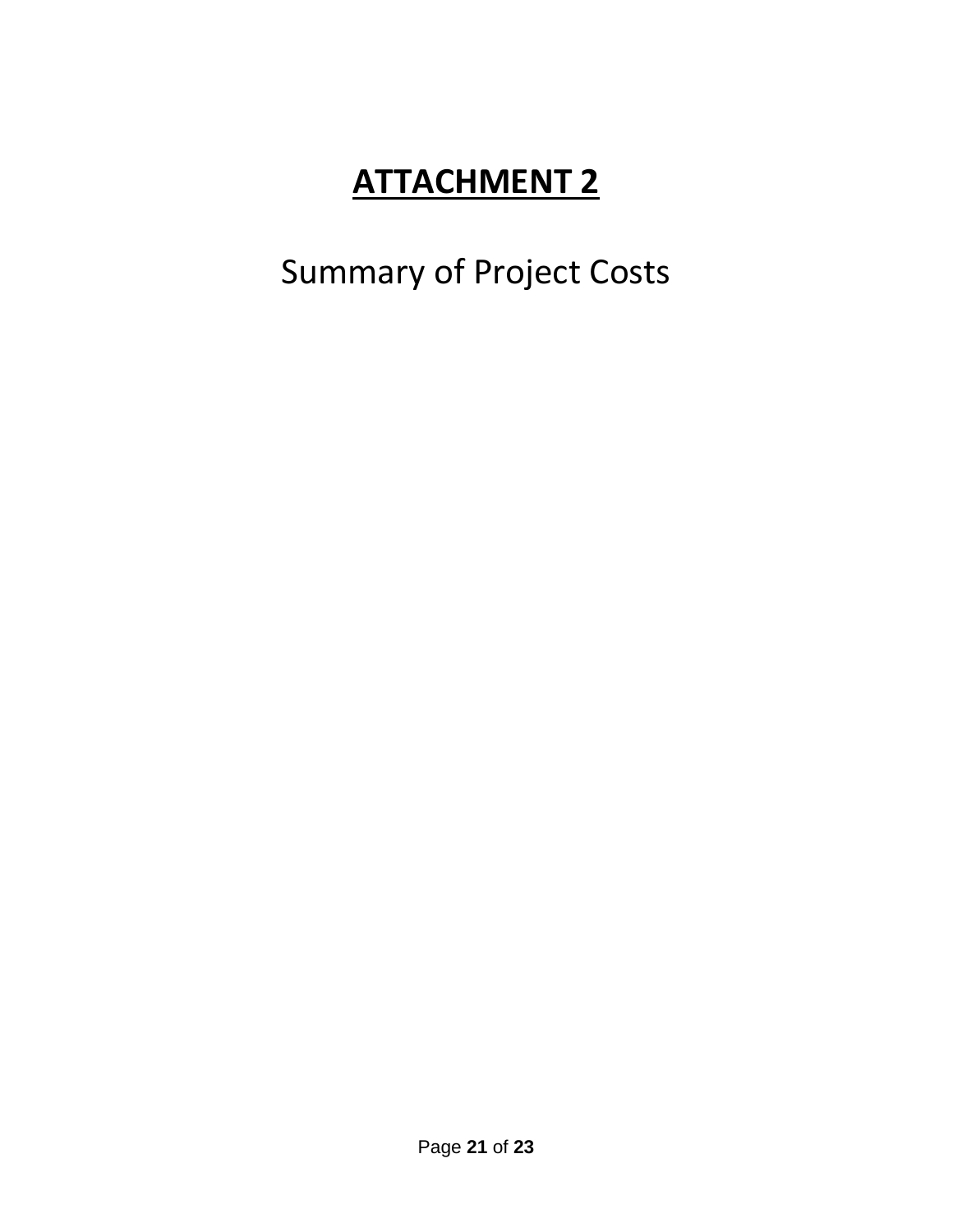#### **Summary of Project Costs**

**City Properties BOC Meeting: 8/26/2021**

|                |                     |                 |              |       |                | <b>Units</b> |      |      |                       |                        |                  |                          |                     |                      |
|----------------|---------------------|-----------------|--------------|-------|----------------|--------------|------|------|-----------------------|------------------------|------------------|--------------------------|---------------------|----------------------|
|                |                     | Council         |              |       |                |              |      |      |                       |                        | Rehab Costs/     | <b>Third Party Costs</b> | <b>HACLA Admin.</b> | <b>Total Project</b> |
| Name           | <b>Address</b>      | <b>District</b> | <b>APN</b>   | Total | <b>Studios</b> | 1BRs         | 2BRs | 3BRs | <b>Purchase Price</b> | <b>Escrow Deposits</b> | ADA Retrofit (1) |                          | Fee (3)             | Costs                |
| 6521 Brynhurst | 6521 Brynhurst Ave. |                 | 4006-020-047 | 41    |                |              | 41   |      | 17.340.000            | 250,000                | 61,500           | 46,600                   | 346,800             | 17,794,900           |
| 7639 Van Nuys  | 7639 Van Nuys Blvd. |                 | 2210-031-034 |       |                |              |      |      | 16,600,000            | 150,000                | 54,000           | 46,158                   | 332,000             | 17,032,158           |
| Total          |                     |                 |              |       |                |              | 69   |      | 33.940.000            | 400,000                | 115,500          | 92,758                   | 678,800             | 34,827,058           |

*Notes*

(1) Rehab costs are estimated at \$1,500 per unit for newly constructed multifamily properties to cover limited ADA/accessibility retrofits and other minor modifications, and are inclusive of design and permitting fees.

(2) Estimated costs for title & recording, architectural services, permits, appraisals, zoning/permitting reports, surveys, CEQA/NEPA/NOEs, ESA (Phase I) reports, physical needs assessments, and termite/pest inspections.  *These costs will be paid by HACLA prior to or at closing and will be reimbursed by the City of Los Angeles.*

*(3) Projected HACLA administrative fees are calculated as 2% of each property's purchase price to cover HACLA's staffing and overhead costs for administering property acquisitions on behalf of the City.*

HACLA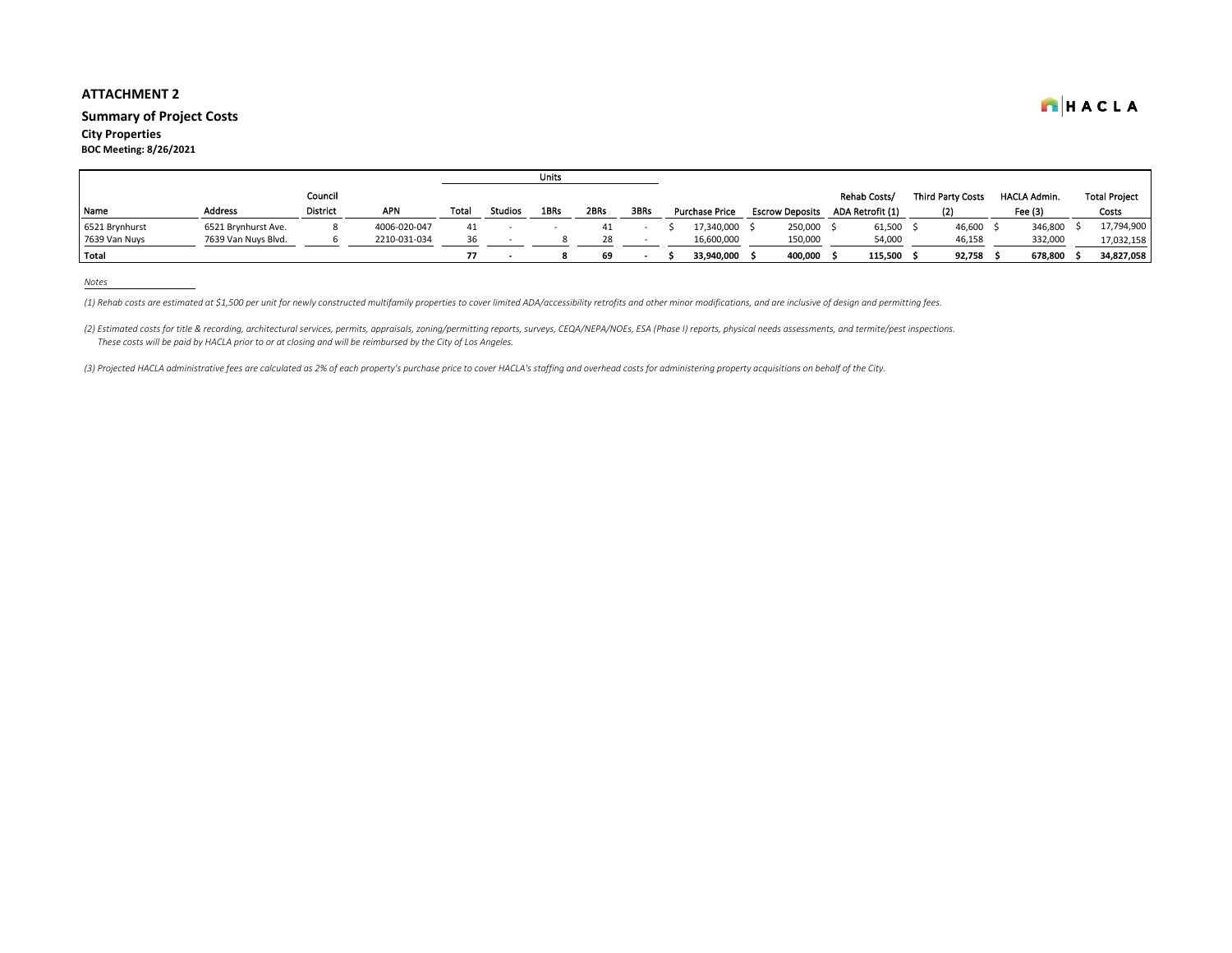# Acquisition Property Summary for 6521 Brynhurst Avenue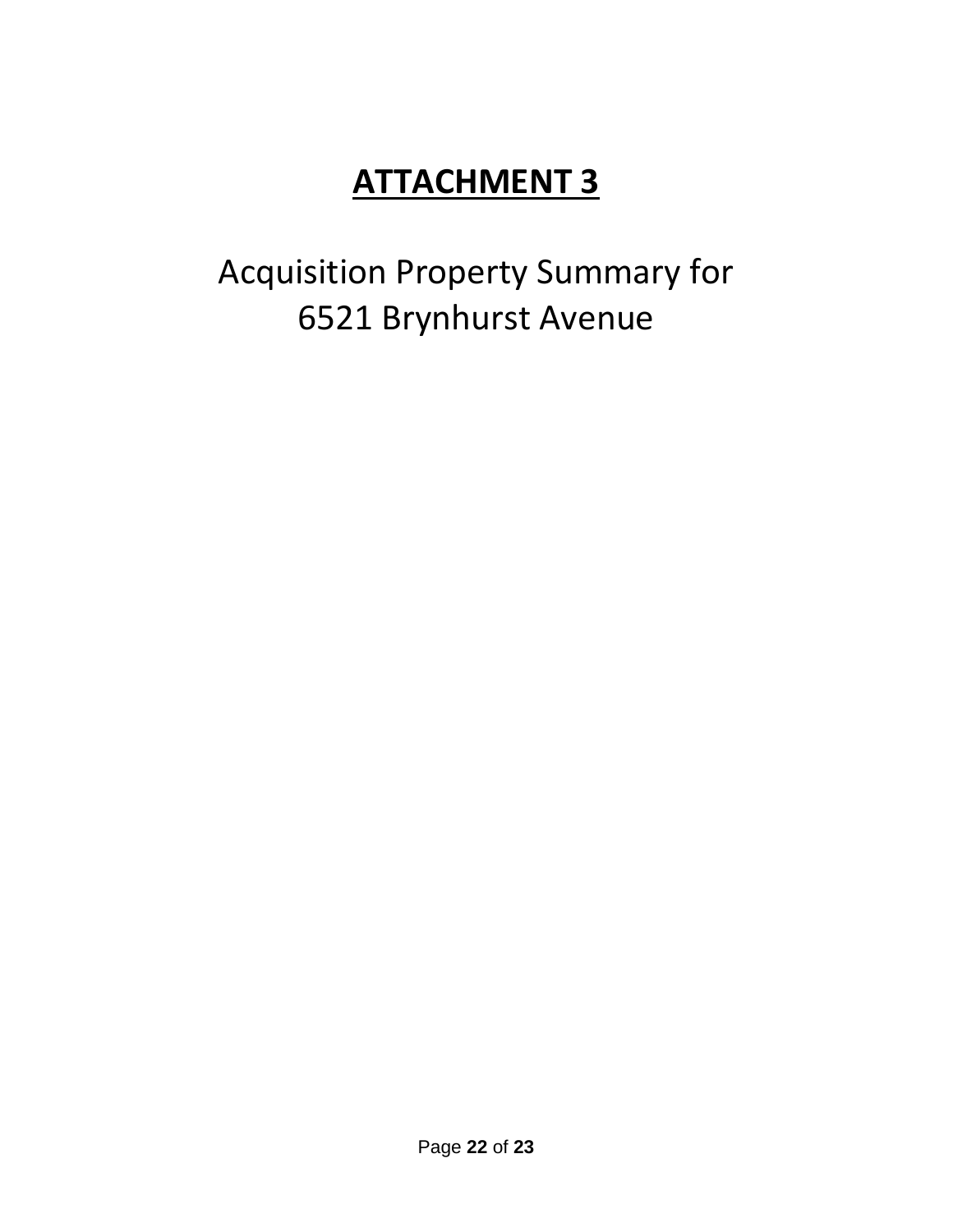## **Acquisition Property Profile: 6521 Brynhurst Ave**

BOC Meeting Date 8.26.2021



#### **PROPERTY LOCATION**

This property is located at 6521 Brynhurst Ave, Los Angeles, CA 90043, within the Park Mesa Heights neighborhood in Council District 8. According to the 2020 Homeless Count Report, CD 8 reported 4,386 individuals in need of shelter. The zip code area currently has an average median income of \$54,729.

#### **PROPERTY DESCRIPTION**

6521 Brynhurst is a new multifamily property currently completing construction, with a projected completion date in November 2021. The property will have 41 units upon completion.

| Assessor's Parcel Number:       | 4006-020-047                      |
|---------------------------------|-----------------------------------|
| Land Area:                      | 18.922 s.f.                       |
| <b>Building Square Footage:</b> | 48.795 s.f.                       |
| Parking:                        | 41 spaces in ground level garage. |
| Amenities:                      | Rooftop deck, rec. room, elevator |
|                                 |                                   |

#### **PROPERTY CONDITION**

The property is newly constructed and has had no occupancy prior to acquisition. HACLA is monitoring construction completion and will obtain a full Property Condition Report upon construction completion.

| <b>COMMUNITY AMENITIES</b> |                 |                      |                 |                 |
|----------------------------|-----------------|----------------------|-----------------|-----------------|
| <b>Type</b>                | <b>Distance</b> | <b>Type</b>          | <b>Distance</b> | <b>UNIT MI</b>  |
| <b>Entertainment</b>       |                 | School               | 0.4 miles       | Unit Typ        |
| Rams Stadium               | 2.0 miles       | YES Academy          |                 | 2BR/2BA         |
| 1001 S Stadium Dr.         |                 | 3140 Hyde Park Blvd  |                 |                 |
| Transportation             |                 | <b>Groceries</b>     | 3.0 miles       |                 |
| Metro K Line               | 0.8 miles       | Ralph's              |                 |                 |
| Hyde Park                  |                 | 1730 W Manchester    |                 |                 |
| Station                    |                 | Ave                  |                 | <b>ZONING</b>   |
| <b>Health Facility</b>     |                 | Park                 | 2.3 miles       | Zone: R3        |
| Kaiser Permanente          | 1.9 miles       | Ladera Park          |                 | LA City P       |
| 110 N. La Brea             |                 | 6027 Ladera Park Ave |                 | <b>Building</b> |
| Inglewood, CA              |                 |                      |                 | Certificat      |

#### **PROPERTY PICTURES**





1) Building Exterior 2) Bathroom





3) Bedroom

4) Balcony

| <b>UNIT MIX</b>                                              |               |                     |
|--------------------------------------------------------------|---------------|---------------------|
| <b>Unit Type</b>                                             | <b>Number</b> | <b>Average Size</b> |
| 2BR/2BA                                                      | 41 units      | 877 sq. ft.         |
| <b>ZONING AND PERMITTING</b>                                 |               |                     |
| Zone: R3-1. Zoning & permitting report preparation underway. |               |                     |

LA City Planning Entitlements: density bonus with 5 units under ELI covenant for 55 years. Building Permit received: 3.10.2020

Certificate of Occupancy: projected receipt in December 2021.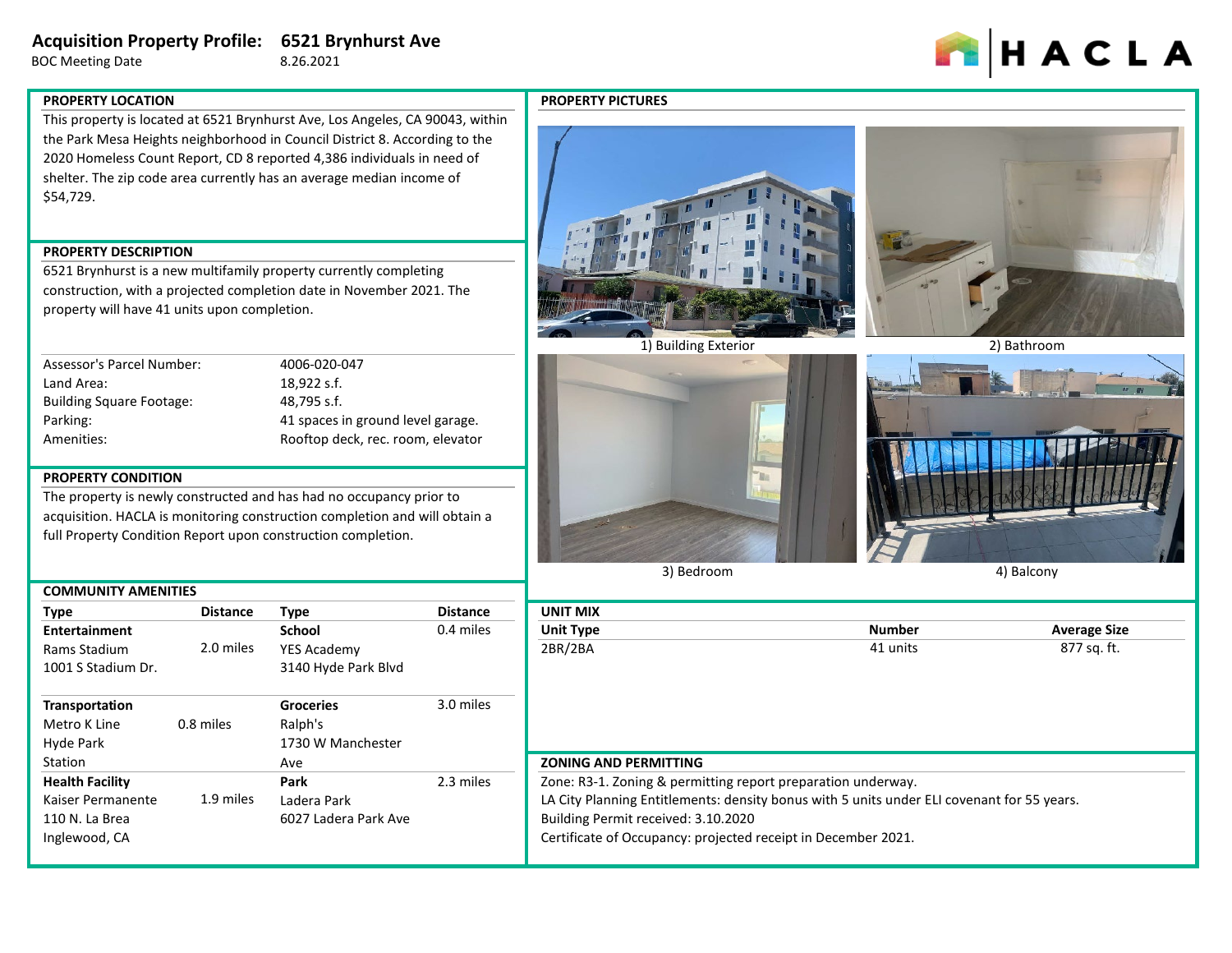Acquisition Property Summary for 7639 Van Nuys Boulevard